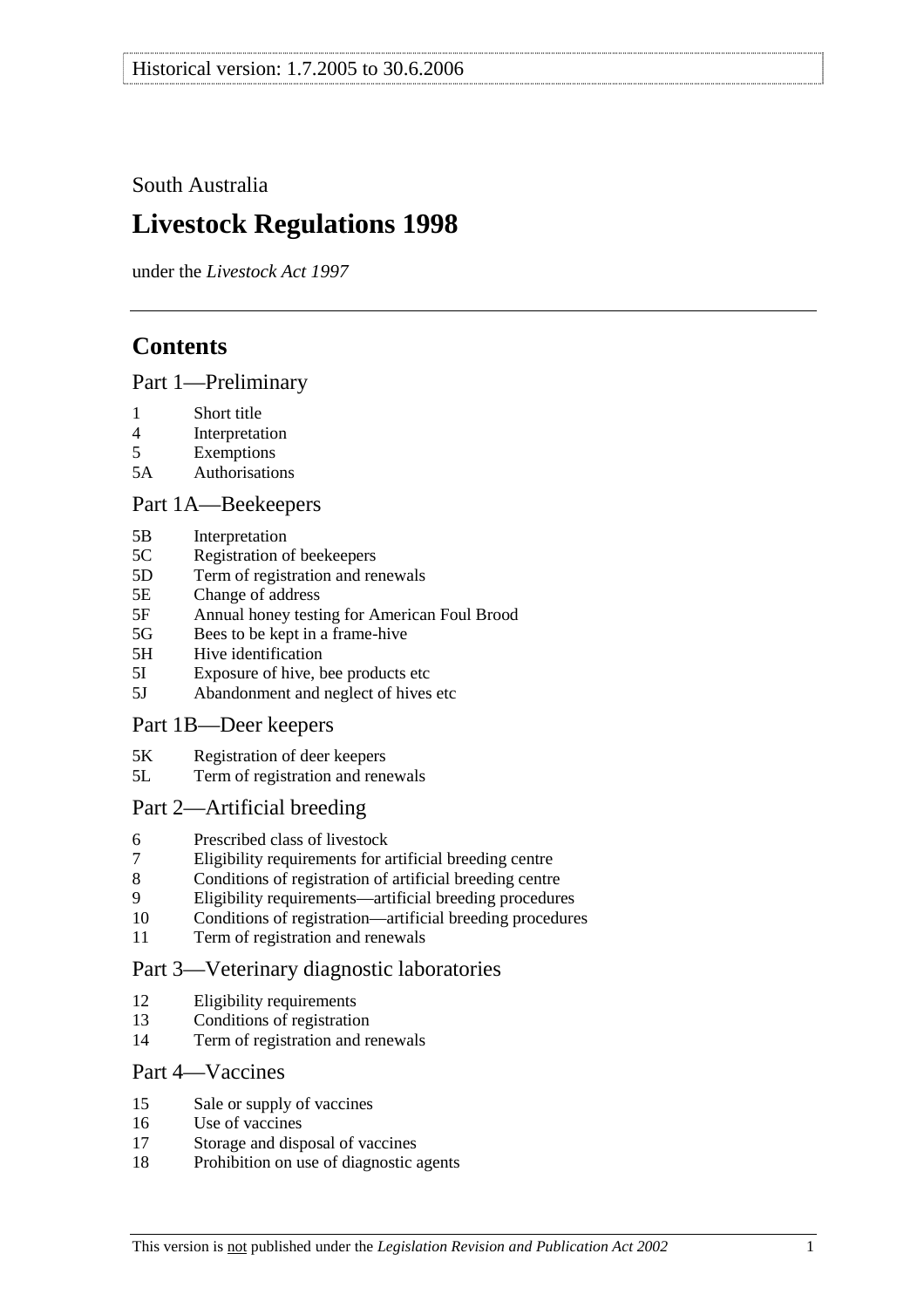## Part 5—Hormonal growth promotants

- 19 Method of treatment of cattle or buffalo with hormonal growth promotants
- 20 HGP earmarks
- 21 HGP records
- 22 HGP free declarations
- 23 HGP free tags
- 24 HGP free invoices etc

### Part 6—Livestock identification

### Division 1—Preliminary

26 Interpretation

## Division 2—Identification of cattle and buffalo

- 27 Application of Division
- 27A Permanent identification devices and transaction tags

### Division 3—Notification for purposes of national livestock identification scheme

- 27B Application of Division
- 27C Notification when cattle or buffalo sold at public sale
- 27D Notification when cattle or buffalo slaughtered at abattoir
- 27E Notification when cattle or buffalo moved to different property
- 27F Manner of notifying prescribed database manager

### Division 4—Identification of deer

27G Identification of deer

## Division 5—General

- 27H Removal of livestock in contravention of this Part
- 28 Types of tags and devices
- 29 Identification codes
- 29A Authorisation of manufacturers and recyclers
- 29B Supply of tags and devices
- 29C Animal must not have more than one permanent identification device
- 29D Removal of permanent identification devices
- 29E Replacement of lost devices
- 29F Offence to alter or deface tags and devices

### Part 7—Sheep lice

- 30 Offence if lice-infested sheep at market
- 31 Offence if lice-infested sheep stray

## Part 7A—Vendor declarations

- 31A Signing of vendor declarations
- 31B False or misleading vendor declarations

## Part 8—Provision for funds under repealed Acts

- 32 Cattle Compensation Fund
- 33 Beekeepers Compensation Fund
- 34 Swine Compensation Fund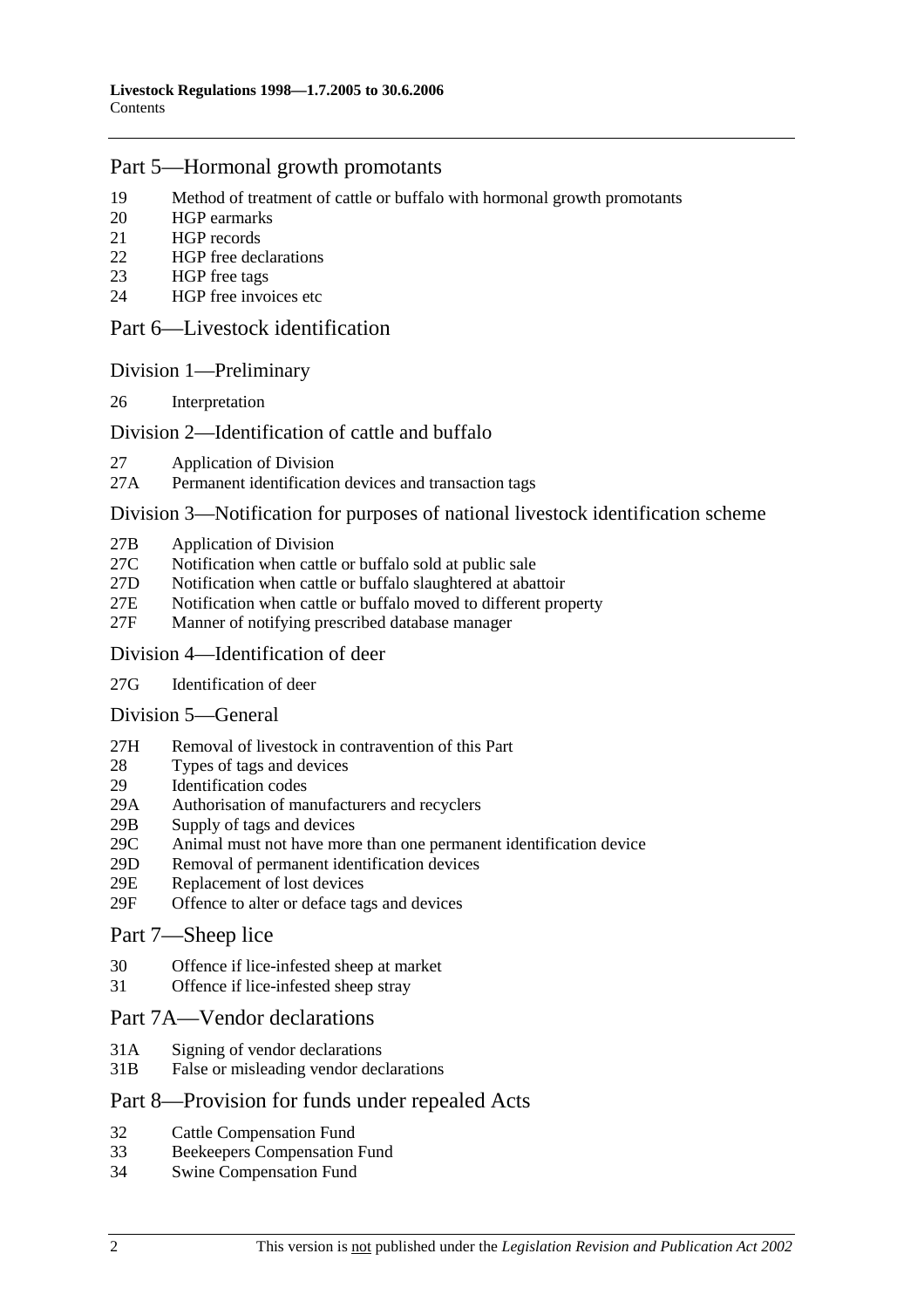34A Deer Keepers Compensation Fund

Part 9—Stock foods

Division 1—Preliminary

35 Interpretation

Division 2—Feeding of livestock

- 36 Feeding of restricted animal material to ruminants
- 37 Feeding of restricted animal material from placental mammals to non-ruminants
- 38 Feeding of stock foods containing faeces
- 39 Feeding of stock foods containing registered veterinary products

Division 3—Standards for stock foods

- 40 Offence
- 41 Restricted animal material in stock foods
- 42 Substances prohibited in stock foods
- 43 Organochlorine pesticides in stock foods
- 44 Antioxidants in stock foods
- 45 Registered veterinary products in stock foods

Division 4—Labelling of manufactured stock foods

- 46 Offences
- 47 Requirement for label or advice note
- 48 General information to be included on label or advice note
- 49 Information about restricted animal material content
- Schedule 1—Fees

Schedule 2—Stock foods

Part 1—Prohibited substances

Part 2—Permitted levels of organochlorine pesticides

Part 3—Permitted levels of certain antioxidants

Legislative history

# **Part 1—Preliminary**

## **1—Short title**

These regulations may be cited as the *Livestock Regulations 1998*.

## **4—Interpretation**

In these regulations—

*Act* means the *Livestock Act 1997*;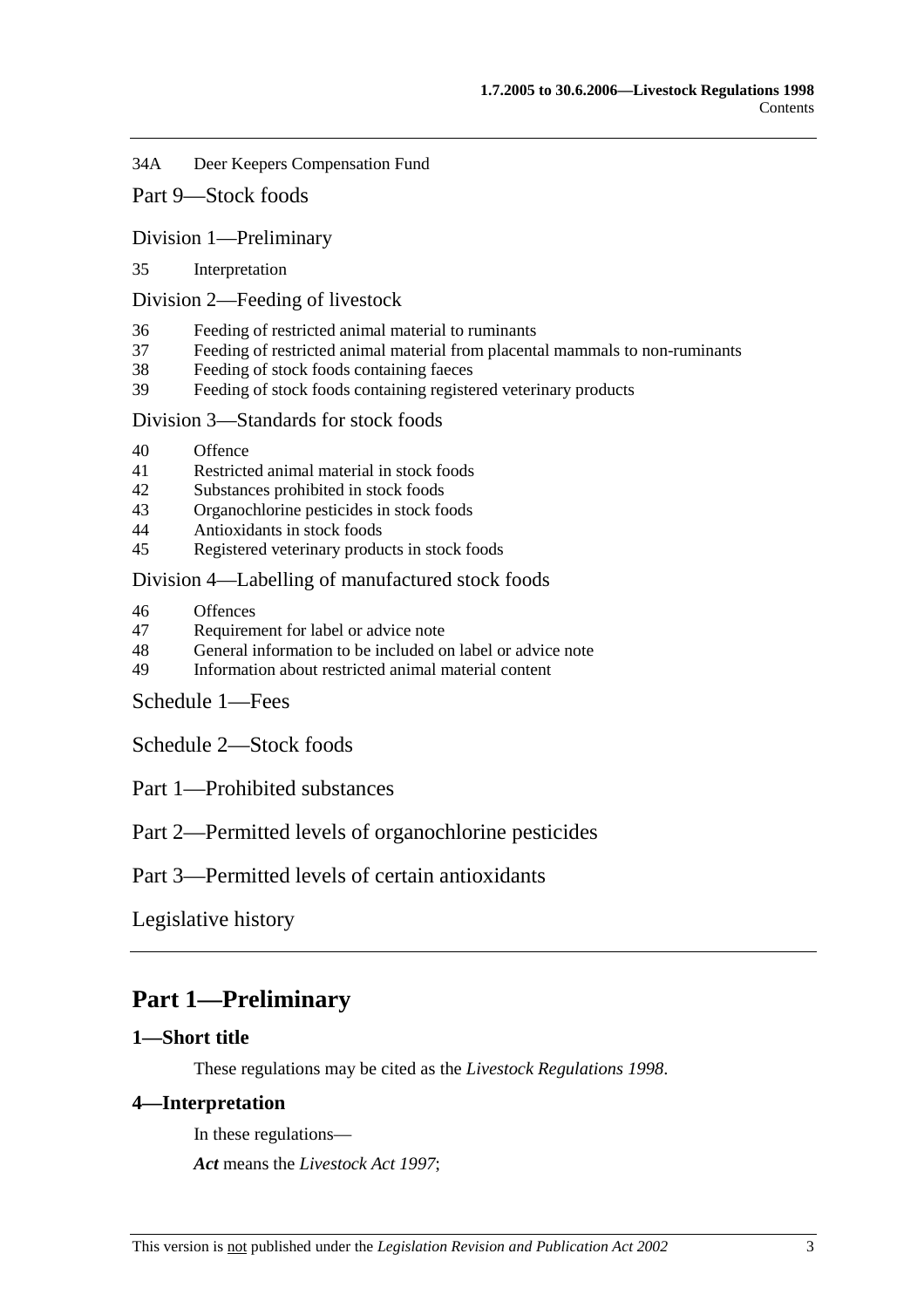*class 1 vaccine* means a preparation or substance capable of producing immunity in livestock to the following organisms or disease syndromes:

anthrax

avian encephalomyelitis

Dichelobacter nodosus

Mareks disease

rabies

Shopes fibroma virus;

*class 2 vaccine* means a preparation or substance capable of producing immunity in livestock to the following organisms or disease syndromes:

bovine pestivirus

Campylobacter fetus var venerealis

canine adenovirus

canine distemper

canine calicivirus

canine parainfluenza virus

canine parvovirus

canine staphylococcal dermatitis

equine staphylococcal dermatitis

feline calicivirus

feline herpes virus

feline panleukopaenia

feline viral rhinotracheitis

feline T-lymphocytic lentivirus

infectious bovine rhinotracheitis

infectious canine hepatitis

Parainfluenza 3 virus

Staphylococcal mastitis

Streptococcus equi;

*deer* means an animal of the family *Cervidae*;

*HGP earmark* means an earmark of the kind required to be made immediately after cattle or buffalo are treated with a hormonal growth promotant (see regulation 20);

*HGP free declaration* means a declaration, in a form approved by the Chief Inspector, that cattle or buffalo have not been treated with hormonal growth promotants;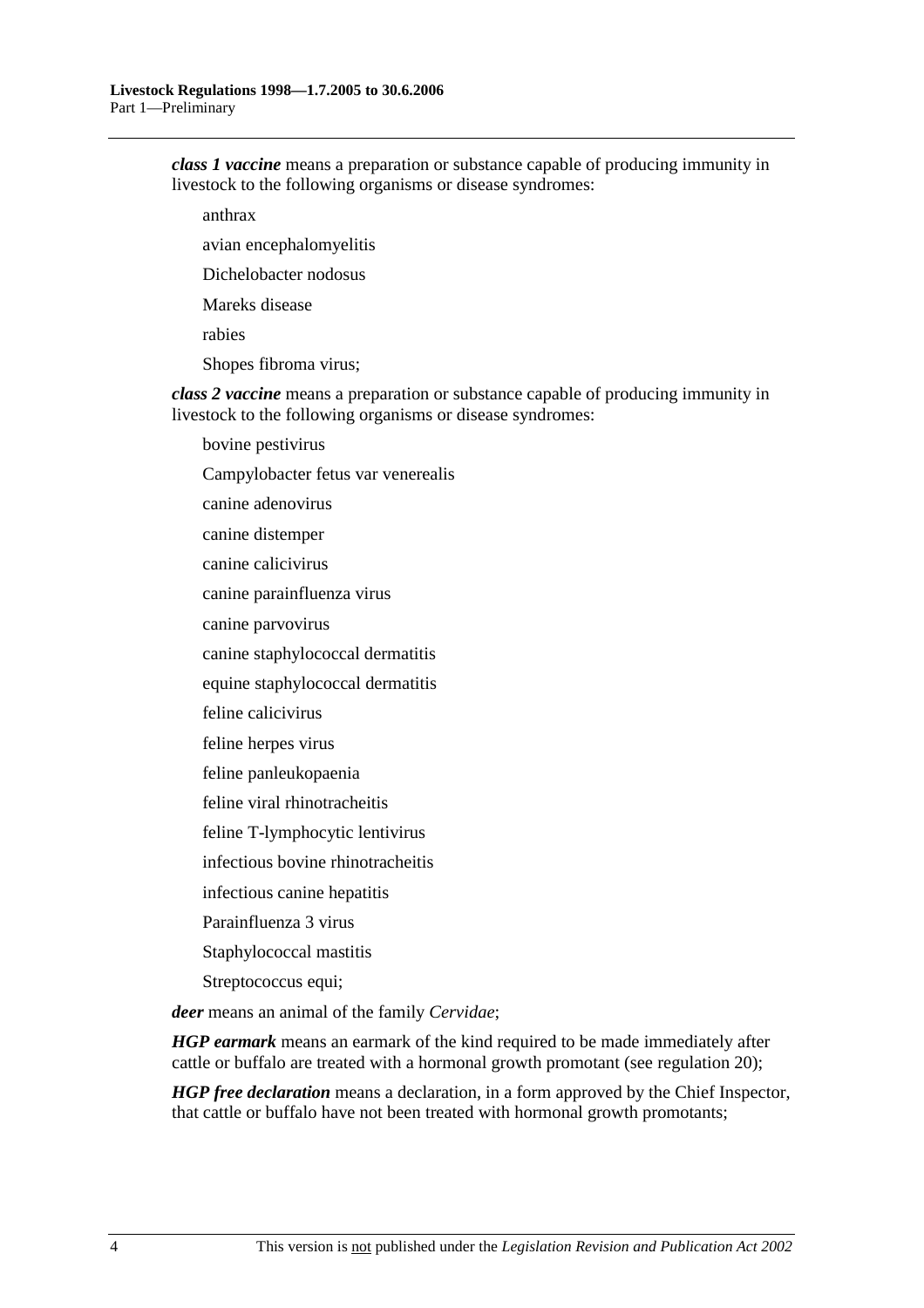*HGP free invoice* means an invoice issued by a stock agent in respect of cattle or buffalo sold by the agent containing an endorsement in a form approved by the Chief Inspector for the purposes of indicating that HGP free tags were attached to cattle or buffalo at the time of sale;

*HGP free tag* means a transaction tag of a colour, and conforming to any other requirements, specified by the Chief Inspector for the purposes of indicating that cattle or buffalo to which such tags are attached have not been treated with hormonal growth promotants;

*hormonal growth promotant* means a product containing one or more hormones (including but not limited to oestradiol, progesterone, trenbolone and zeranol) that increases the growth rate of, and enhances feed conversion in, cattle or buffalo;

*identification tag*, in relation to a deer, means an ear tag obtained from an authorised manufacturer (see Part 6);

*lice* means sheep body lice of the genus *Bovicola ovis*;

*lice-infested sheep* means sheep on which one or more live lice are present;

*transaction tag* means a tail or ear tag obtained from an authorised manufacturer (see Part 6);

*vaccine* means—

- (a) a class 1 or 2 vaccine; or
- (b) any other preparation or substance capable of producing immunity in livestock to disease;

*vendor declaration* means a declaration made in connection with the sale or proposed sale of livestock, using—

- (a) a form known as a "Vendor Declaration" from time to time approved by the Chief Inspector in respect of livestock of the relevant kind; or
- (b) a form to the same effect as the form referred to in paragraph (a).

#### **5—Exemptions**

- (1) Section  $46(1)(a)$  of the Act does not apply in relation to the feeding of ruminants, dogs or cats.
- (2) Section  $46(1)(a)$  to (d) (inclusive) of the Act do not apply in relation to the following products:
	- (a) tallow;
	- (b) gelatine.

### **5A—Authorisations**

- (1) An authorisation of the Chief Inspector under these regulations—
	- (a) must be in writing; and
	- (b) may be given to a particular person or to a class of persons or may apply generally; and
	- (c) may be subject to conditions; and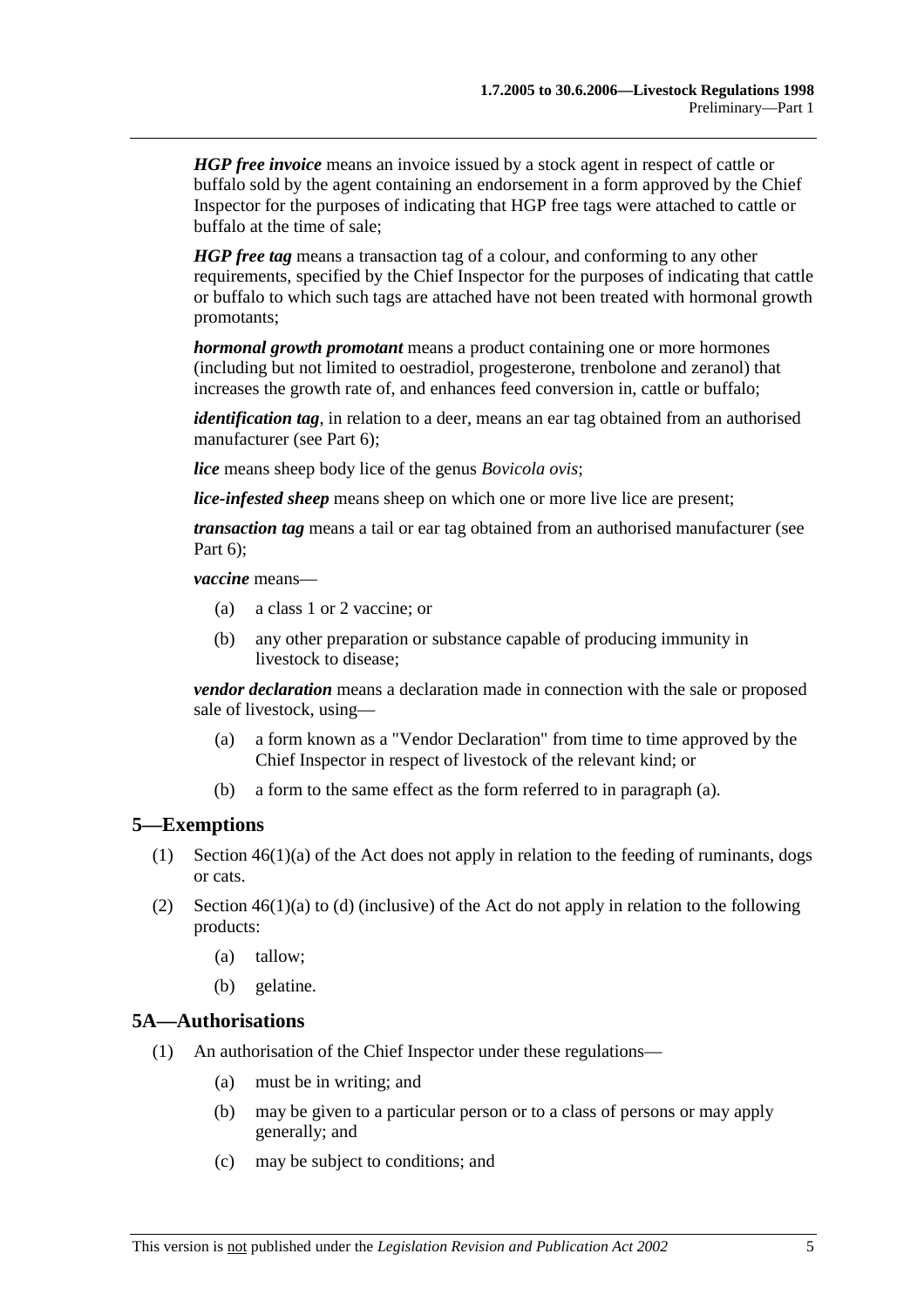- (d) may be varied or revoked by the Chief Inspector at any time.
- (2) An authorisation of the Chief Inspector under these regulations or the variation or revocation of such an authorisation takes effect—
	- (a) if the authorisation is given to a particular person—when written notice of the authorisation or of the variation or revocation (as the case may be) is served on the person; or
	- (b) if the authorisation is given to a class of persons or applies generally—when notice of the authorisation or of the variation or revocation (as the case may be) is published in the Gazette.

# **Part 1A—Beekeepers**

### **5B—Interpretation**

In this Part—

*appliance* means any article, apparatus or implement used in connection with the keeping of bees or the extraction or storage of honey;

*foundation* means material impressed with the pattern of cell bases on which bees build comb;

*registered beekeeper* means a person registered as a beekeeper under section 17 of the Act.

### **5C—Registration of beekeepers**

- (1) Bees for which a hive is kept are a prescribed class of livestock for the purposes of section 17 of the Act.
- (2) A person who keeps bees is not required to be registered under section 17 of the Act if—
	- (a) the bees are kept only in hives in respect of which another person is registered as a beekeeper; or
	- (b) the bees are kept in a hive brought into the State from another State or Territory for a period of not more than 90 days in any continuous period of 12 months and the manner in which the person keeps the bees would, if those bees were being kept in that other State or Territory, comply with the requirements of the corresponding laws of that State or Territory.

## **5D—Term of registration and renewals**

- (1) Registration as a beekeeper is for a term expiring on the last day of February following registration.
- (2) Registration as a beekeeper may be renewed from time to time for a further term of 12 months.
- (3) An application for renewal of registration as a beekeeper must—
	- (a) be made to the Chief Inspector; and
	- (b) be in the form and contain or be accompanied by the information required by the Chief Inspector; and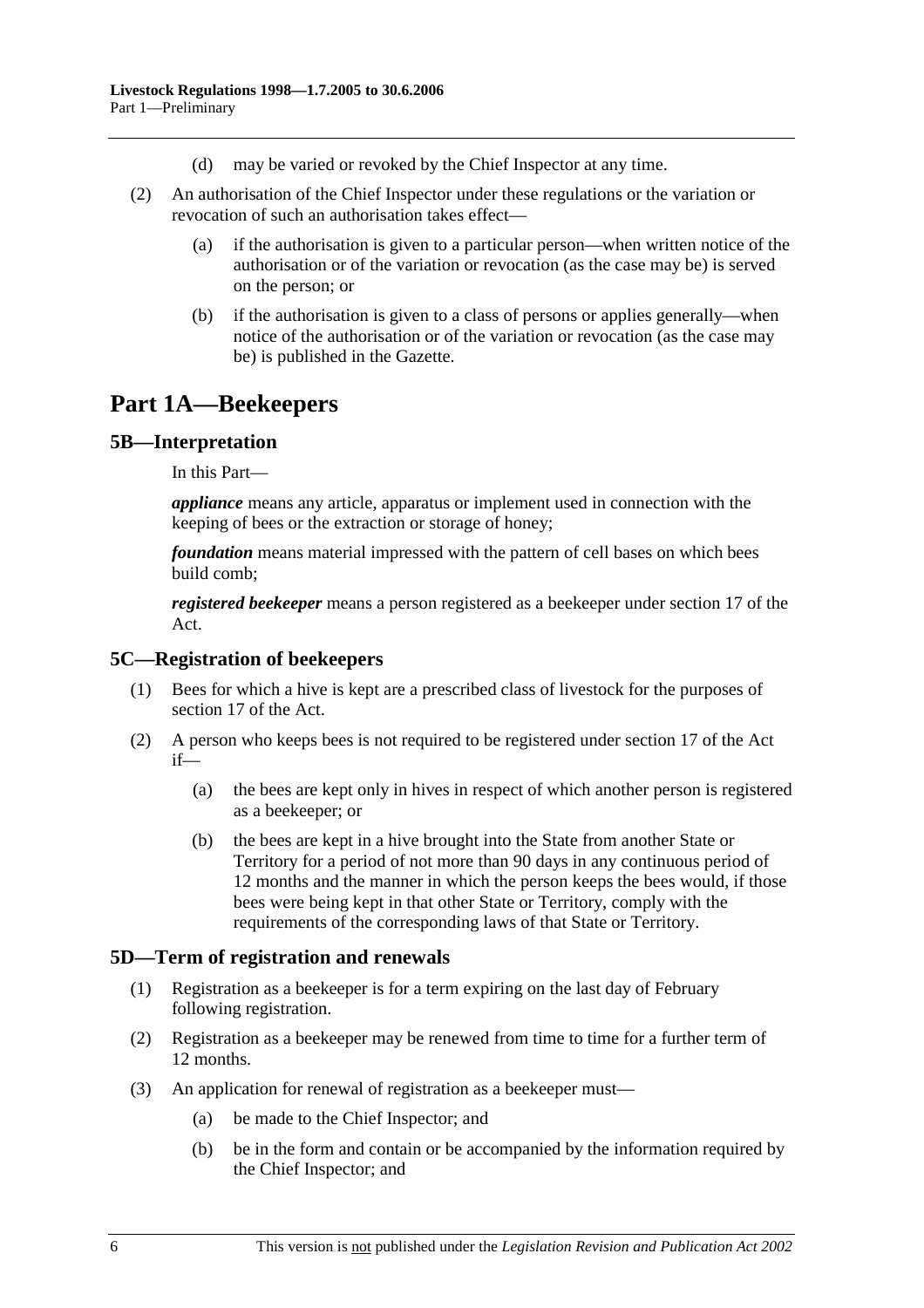(c) be accompanied by the fee set out in Schedule 1.

## **5E—Change of address**

A registered beekeeper must within 14 days after changing his or her postal address notify the Chief Inspector of the change in writing.

Maximum penalty: \$250.

Expiation fee: \$80.

### **5F—Annual honey testing for American Foul Brood**

- (1) The Chief Inspector may, by notice in writing, require a beekeeper to provide the Chief Inspector, within a period specified in the notice, with—
	- (a) a copy of the results of an AFB test carried out on a composite sample of honey collected following the notice or within the preceding three months from hives kept by the beekeeper; or
	- (b) a composite sample of honey collected following the notice or within the preceding three months from hives kept by the beekeeper to be subjected to an AFB test at the cost of the beekeeper.
- (2) The Chief Inspector may not make a requirement under subregulation (1) of the same beekeeper more than once in each 12 month period commencing on 1 March.
- (3) If a beekeeper refuses or fails to comply with a requirement under subregulation (1), the Chief Inspector may—
	- (a) cause a composite sample of honey to be collected by an inspector from hives kept by the beekeeper and to be subjected to an AFB test; and
	- (b) recover costs and expenses reasonably incurred in doing so as a debt owed by the person of whom the requirement was made.
- (4) A beekeeper who does not comply with a requirement made under subregulation (1) is guilty of an offence.

Maximum penalty: \$1 250.

Expiation fee: \$160.

- (5) This regulation does not derogate from other powers of an inspector to take samples of honey or to require honey to be tested.
- (6) For the purposes of this regulation, a composite sample of honey must be collected from hives kept by a beekeeper as follows:
	- (a) if the number of hives kept is 20 or less—a sample of at least ten millilitres of honey must be collected from each of the hives;
	- (b) if the number of hives kept is more than 20 but less than 100—a sample of at least ten millilitres of honey must be collected from each of 20 different hives chosen randomly;
	- (c) if the number of hives kept is more than 100—a sample of at least ten millilitres of honey must be collected from each of a number of different hives chosen randomly, that number being 20 per cent of the total number of hives kept (ignoring any resulting fraction).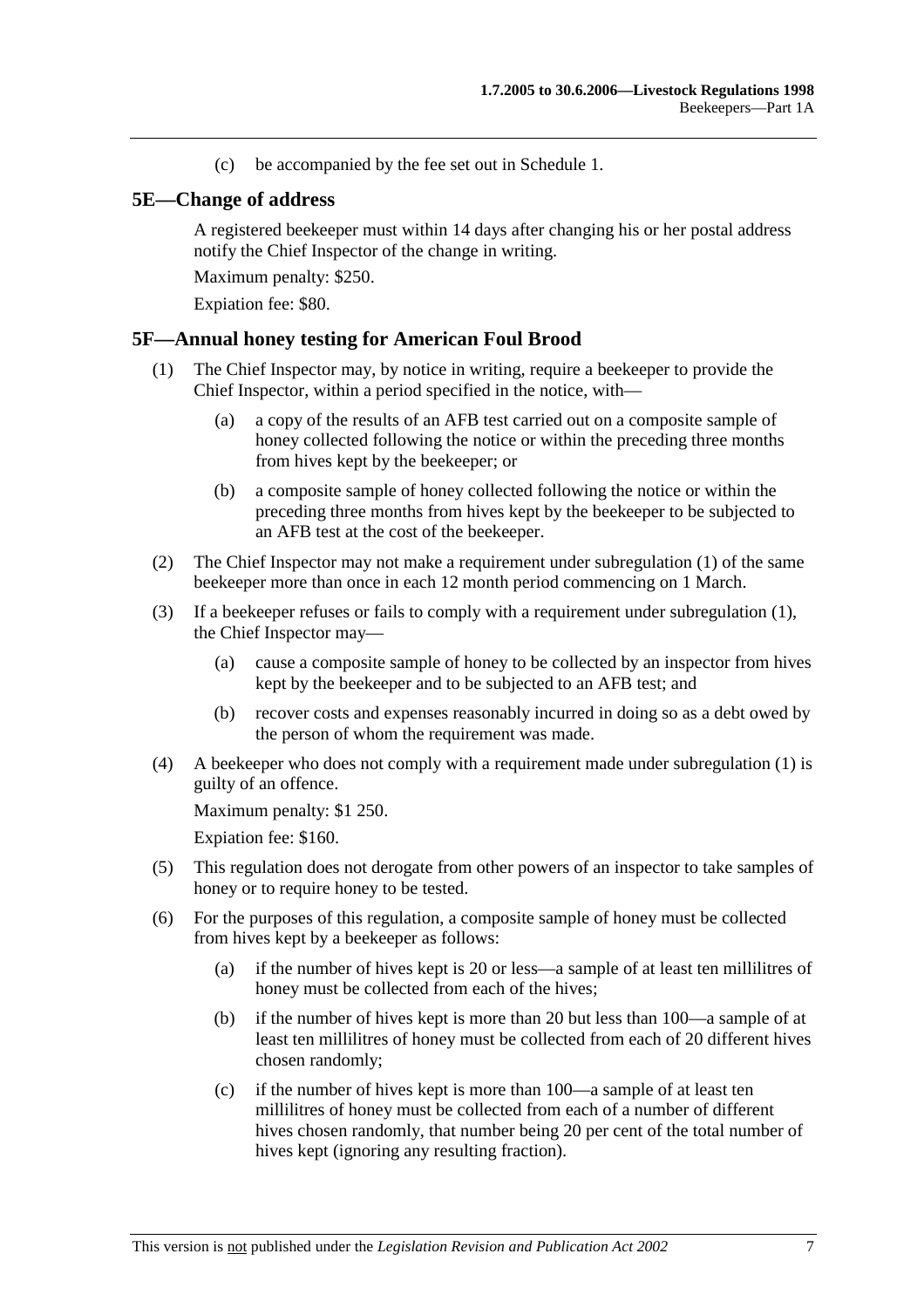(7) In this regulation—

*AFB test* means a test for the presence of American Foul Brood conducted by a laboratory approved for the purpose by the Chief Inspector.

### **5G—Bees to be kept in a frame-hive**

A person who keeps bees, unless otherwise authorised by the Chief Inspector, must keep the bees in a hive (a frame-hive) that complies with the following requirements:

- (a) the hive must consist of a box with a lid that is removable so that the movement of bees in and out of the frame-hive can be easily controlled; and
- (b) the box must be fitted with movable frames supported inside the box so that they stand on edge in a vertical position and there is an interval of at least six millimetres, but not more than 20 millimetres, between adjacent frames; and
- (c) each movable frame must—
	- (i) have inserted at its centre a flat sheet of foundation; and
	- (ii) be separated from all inner surfaces of the box and any other movable frame placed above it by a space of at least eight millimetres; and
	- (iii) be placed inside the box so that it can be easily removed for inspection.

Maximum penalty: \$5 000.

Expiation fee: \$315.

## **5H—Hive identification**

 (1) A registered beekeeper must ensure that each hive is marked in accordance with this regulation with a hive identification code allocated to him or her in writing by the Chief Inspector.

Maximum penalty: \$5 000.

Expiation fee: \$315.

- (2) Unless otherwise directed by the Chief Inspector, the hive identification code must be marked on a hive in the following manner:
	- (a) subject to subregulation (3), the code must be placed in the centre of an external vertical face of the hive; and
	- (b) the code may be burned, stencilled, embossed, carved or etched directly onto the face of the hive, or it may be inscribed on a metal plate secured to the face of the hive; and
	- (c) each character of the code must be 30 millimetres in height.
- (3) If the face of a hive has previously been marked with a hive identification code (or a brand under the *Apiaries Act 1931*), any subsequent hive identification codes allocated to the hive must be marked on the same vertical face, the first such code being placed in the top left hand corner of that face and each subsequent code being placed in the next corner proceeding clockwise.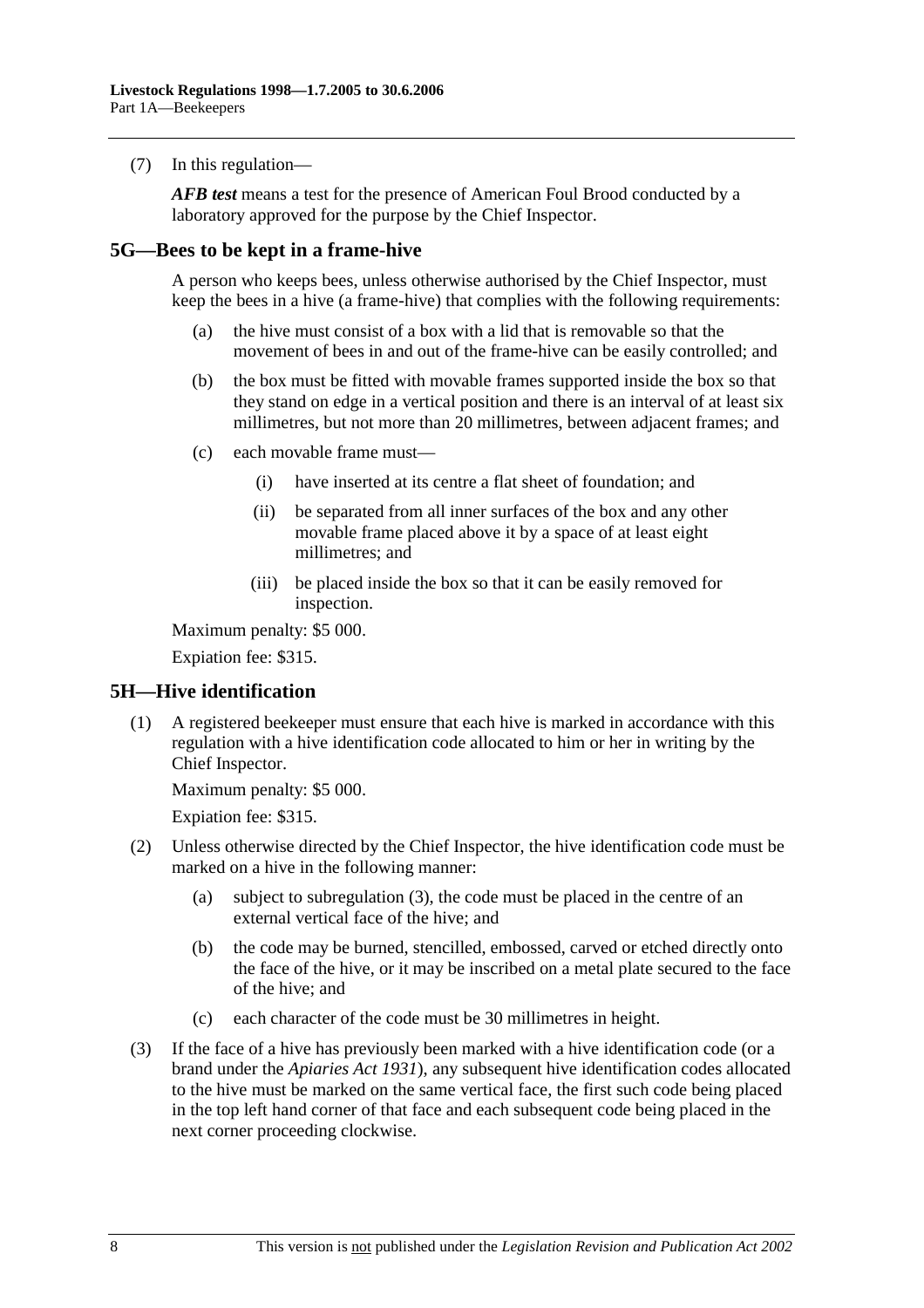### **5I—Exposure of hive, bee products etc**

A beekeeper must not without reasonable excuse, leave a hive, part of a hive (including frames, combs, honey, foundation or beeswax) or an appliance exposed in a manner or under conditions likely to attract robber bees.

Maximum penalty: \$5 000.

Expiation fee: \$315.

### **5J—Abandonment and neglect of hives etc**

- (1) A beekeeper must not, without reasonable excuse—
	- (a) abandon a hive previously kept by the beekeeper; or
	- (b) neglect the management and care of a hive kept by the beekeeper to the extent that the hive is likely to become infected with disease or to attract robber bees; or
	- (c) fail to destroy or properly dispose of any unwanted bees or part of a hive (including frames, combs, honey, foundation or beeswax).

Maximum penalty: \$5 000.

Expiation fee: In the case of an offence against paragraph (b) in the circumstances set out in subregulation (2)(b)—\$315.

- (2) Without limiting paragraph (b) of subregulation (1), a beekeeper will be taken to neglect the management and care of a hive to the extent referred to in that paragraph if—
	- (a) the hive is not examined for the presence of disease at least once in each 6 month period; or
	- (b) the hive is one of a number of hives comprising an apiary and at least three of the following conditions apply to the apiary:
		- (i) there is no source of water accessible to bees within 200 metres of a hive in the apiary;
		- (ii) the prescribed number of hives in the apiary are, or exhibit signs of having been, infested with wax moth;
		- (iii) the prescribed number of hives in the apiary are dead;
		- (iv) a hive or part of a hive in the apiary has been left exposed in a manner or under conditions likely to attract robber bees.
- (3) In proceedings for an offence against this regulation, hives located on the same holding will, in the absence of proof to the contrary, be taken to comprise an apiary.
- (4) In this regulation—

*apiary* means a number of hives managed together;

*prescribed number of hives* in an apiary means—

- (a) if the number of hives comprising the apiary is less than 10—one;
- (b) if the number of hives comprising the apiary is 10 or more—the number that is 10 per cent of the total number of hives comprising the apiary (ignoring any resulting fraction).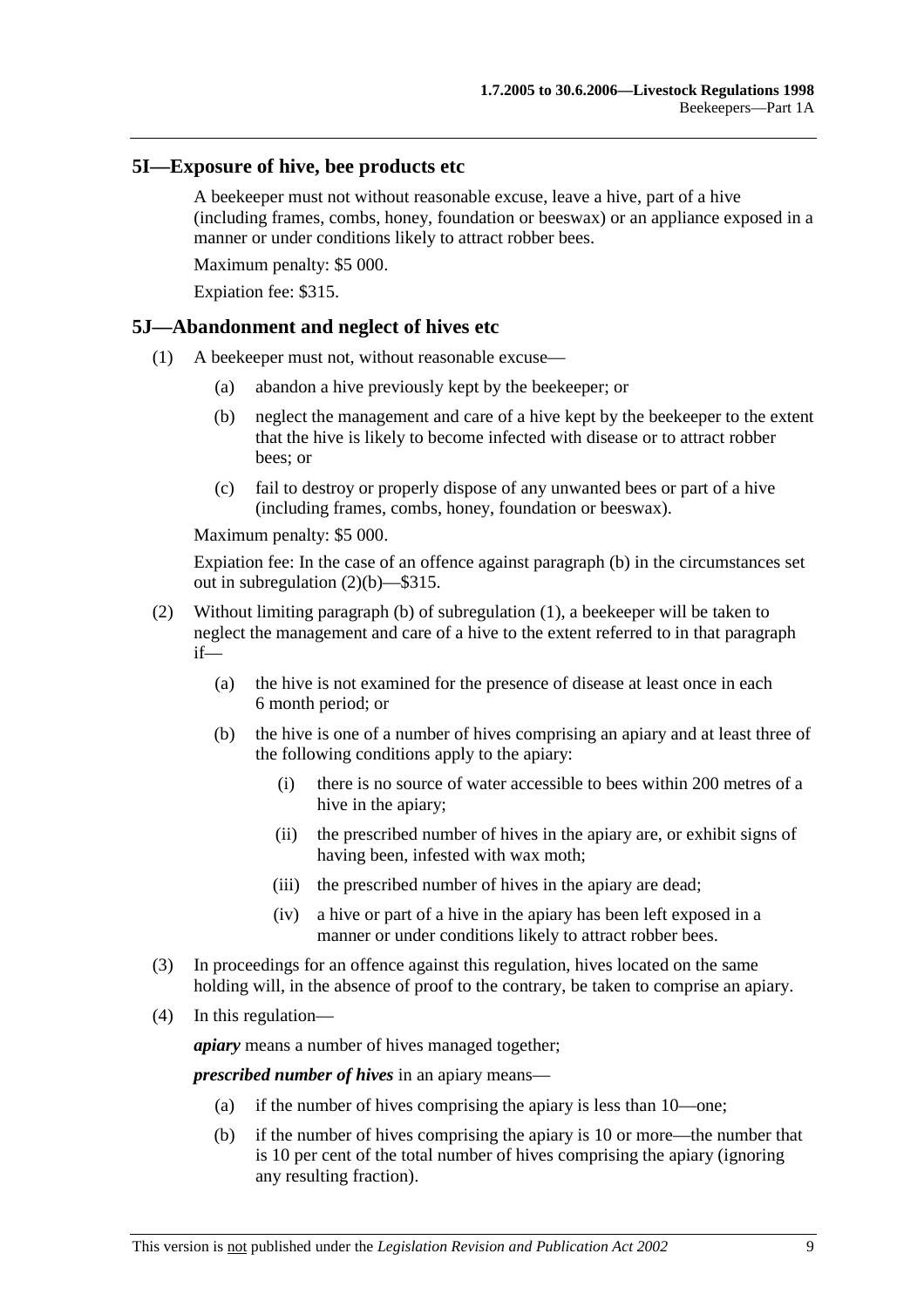(5) For the purposes of this regulation a hive is *dead* if a substantial number of the bees in the hive are dead.

# **Part 1B—Deer keepers**

### **5K—Registration of deer keepers**

Deer are a prescribed class of livestock for the purposes of section 17 of the Act.

### **5L—Term of registration and renewals**

- (1) Registration as a deer keeper is for a term of 2 years.
- (2) Registration as a deer keeper may be renewed from time to time for a further term of 2 years.
- (3) An application for renewal of registration as a deer keeper must—
	- (a) be made to the Chief Inspector; and
	- (b) be in the form and contain or be accompanied by the information required by the Chief Inspector; and
	- (c) be accompanied by the fee set out in Schedule 1.

# **Part 2—Artificial breeding**

### **6—Prescribed class of livestock**

The following are prescribed classes of livestock for the purposes of the definition of *artificial breeding centre* in section 3 of the Act and for the purposes of section 19(1) of the Act:

- (a) cattle;
- (b) sheep;
- (c) goats;
- (d) pigs;
- (e) horses.

### **7—Eligibility requirements for artificial breeding centre**

- (1) In determining whether to grant registration under section 18 of the Act to operate an artificial breeding centre, the Chief Inspector must have regard to—
	- (a) the suitability of the applicant to be granted registration; and
	- (b) the arrangements that the applicant has made to fulfil the obligations that may arise under these regulations; and
	- (c) the suitability of the premises for their purpose; and
	- (d) the standard of construction of the premises and the standard of the facilities and equipment on the premises; and
	- (e) the nature of the artificial breeding procedures to be carried out at the centre; and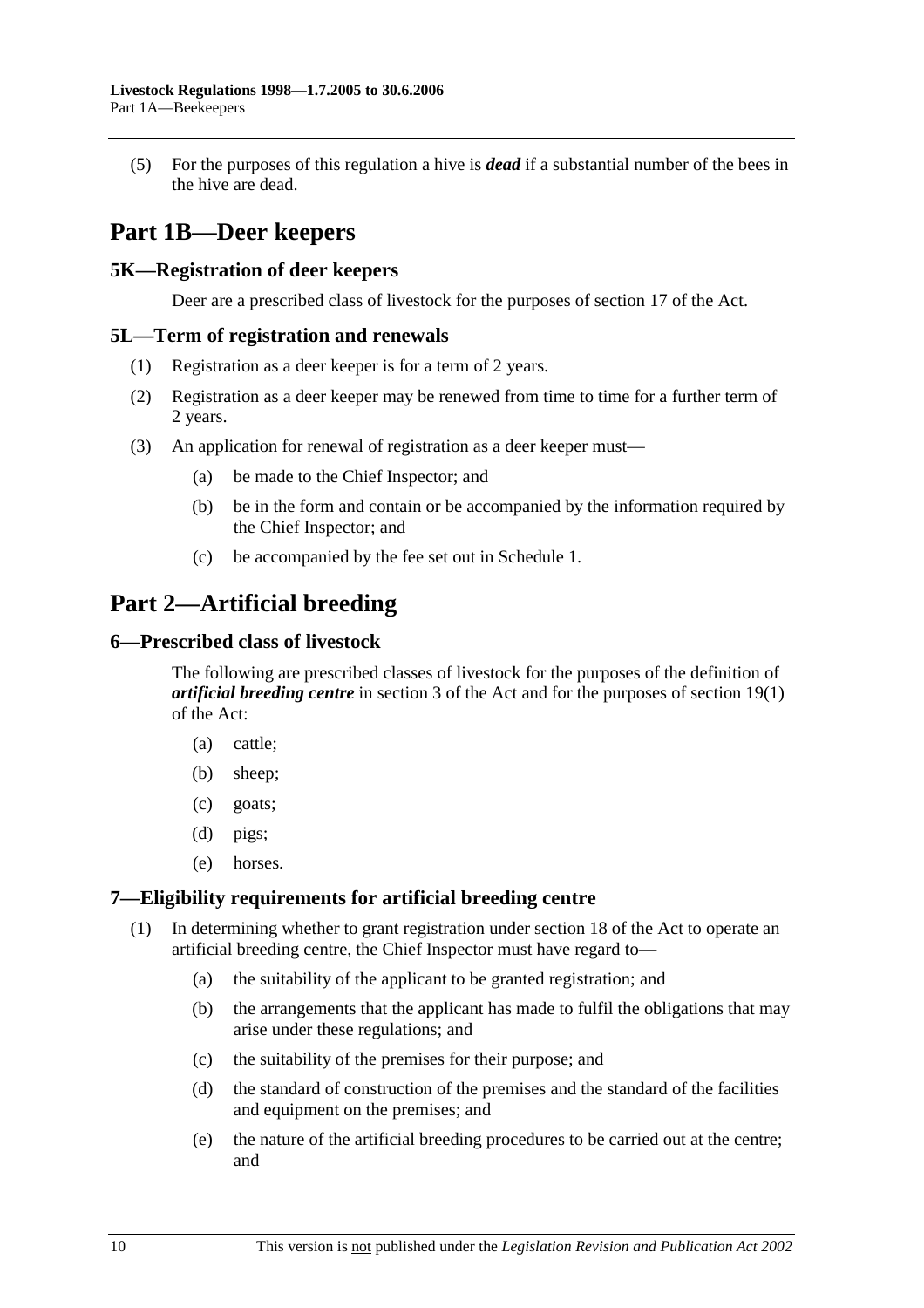- (f) any other relevant matter.
- (2) If an application is made in respect of proposed premises, the Chief Inspector—
	- (a) must determine whether he or she will grant registration if the premises are completed substantially in accordance with the proposal and, if so, the conditions (if any) he or she will impose on the registration; and
	- (b) if he or she determines that registration will be granted in those circumstances, is bound by that decision.

### **8—Conditions of registration of artificial breeding centre**

The following are conditions of registration under section 18 of the Act to operate an artificial breeding centre:

- (a) there must be compliance in relation to artificial breeding procedures performed by the centre with—
	- (i) the *Code of Practice for Australian Livestock Artificial Breeding Centres* published by the Australian Quarantine and Inspection Service, as in force from time to time; and
	- (ii) the *Minimum Health Standards for Stock Standing at Licensed or Approved Artificial Breeding Centres in Australia* published by the Australian Quarantine and Inspection Service, as in force from time to time;
- (b) the premises to which registration of an artificial breeding centre relates must not, without the approval of the Chief Inspector—
	- (i) be altered or extended;
	- (ii) be used for the carrying out of artificial breeding procedures not authorised by the registration;
- (c) the following records must be kept:
	- (i) records that ensure that the animal from which any semen or embryos have been collected and the place and date of collection can, at all times, be readily determined;
	- (ii) accurate records of all artificial breeding procedures carried out pursuant to the registration;
	- (iii) accurate records relating to the health of an animal from which semen or embryos have been collected pursuant to the registration.

### **9—Eligibility requirements—artificial breeding procedures**

A person is not eligible to be registered under section 19 of the Act to perform an artificial breeding procedure unless the person—

- (a) is a fit and proper person to be registered; and
- (b) has qualifications and experience that the Chief Inspector considers appropriate having regard to the kind of procedures that the applicant would be authorised to perform if granted the registration.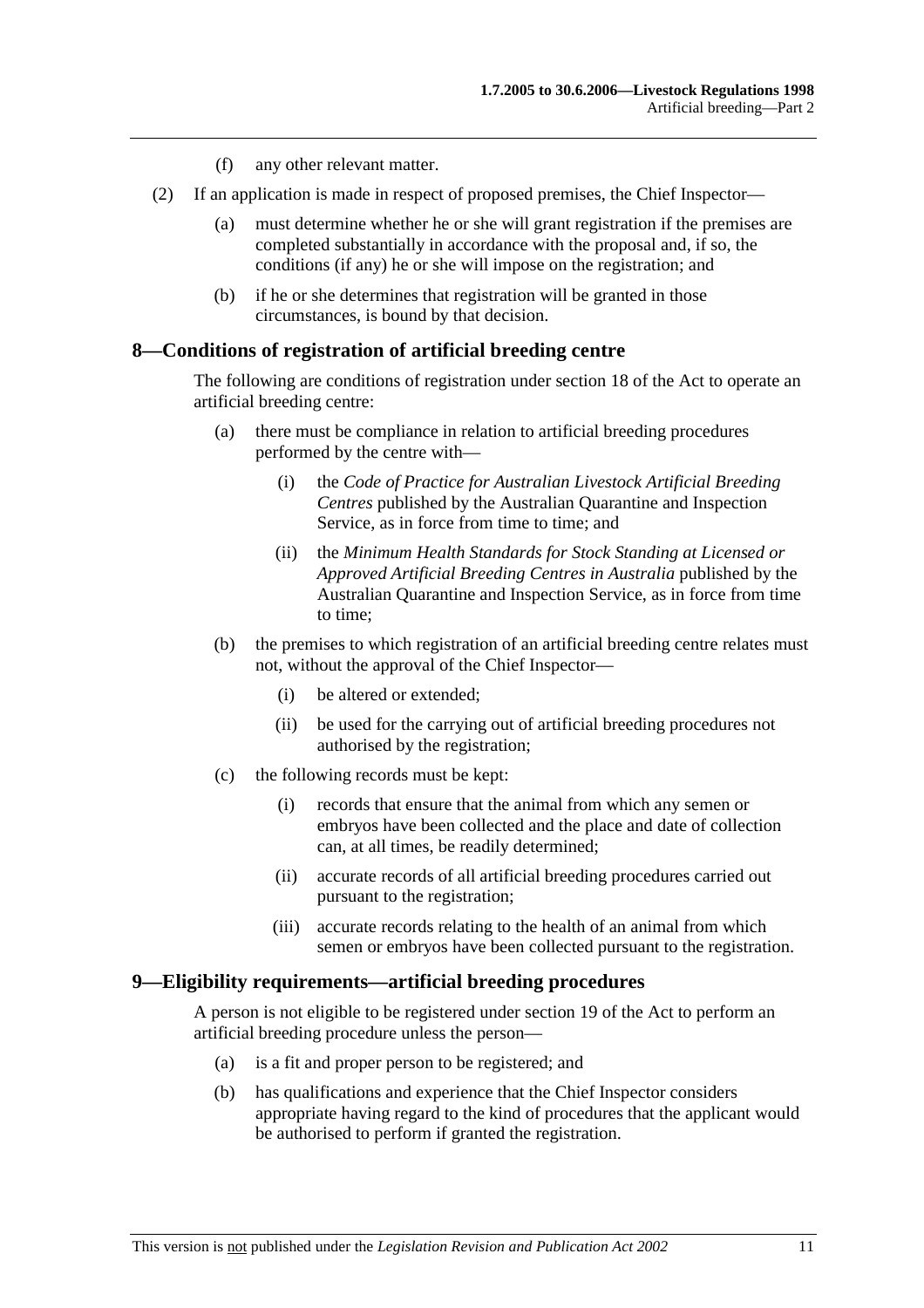## **10—Conditions of registration—artificial breeding procedures**

- (1) The following categories of registration under section 19 of the Act may be granted:
	- (a) insemination of livestock—authorising the holder to carry out artificial insemination of livestock;
	- (b) semen collection and processing—authorising the holder to collect semen from livestock and process it;
	- (c) embryo collection and processing—authorising the holder to collect ova or embryos from livestock and process them.
- (2) The following are conditions of registration under section 19 of the Act:
	- (a) artificial breeding procedures not authorised by the registration must not be performed;
	- (b) the following records must be kept:
		- (i) records that ensure that the animal from which any semen or embryos have been collected and the place and date of collection can, at all times, be readily determined;
		- (ii) accurate records of all artificial breeding procedures carried out pursuant to the registration;
		- (iii) accurate records relating to the health of an animal from which semen or embryos have been collected pursuant to the registration.

## **11—Term of registration and renewals**

- (1) The term of registration of an artificial breeding centre or a person authorised to perform artificial breeding procedures is until 30 June in the third year after its grant.
- (2) Renewal of registration is for three years.

# **Part 3—Veterinary diagnostic laboratories**

## **12—Eligibility requirements**

- (1) In determining whether to grant registration under section 20 of the Act to operate a veterinary diagnostic laboratory, the Chief Inspector must have regard to—
	- (a) the suitability of the applicant to be granted registration; and
	- (b) the arrangements that the applicant has made to fulfil the obligations that may arise under these regulations; and
	- (c) the suitability of the premises for their purpose; and
	- (d) the standard of construction of the premises and the standard of the facilities and equipment on the premises; and
	- (e) the nature of the examinations and tests to be carried out at the laboratory; and
	- (f) any other relevant matter.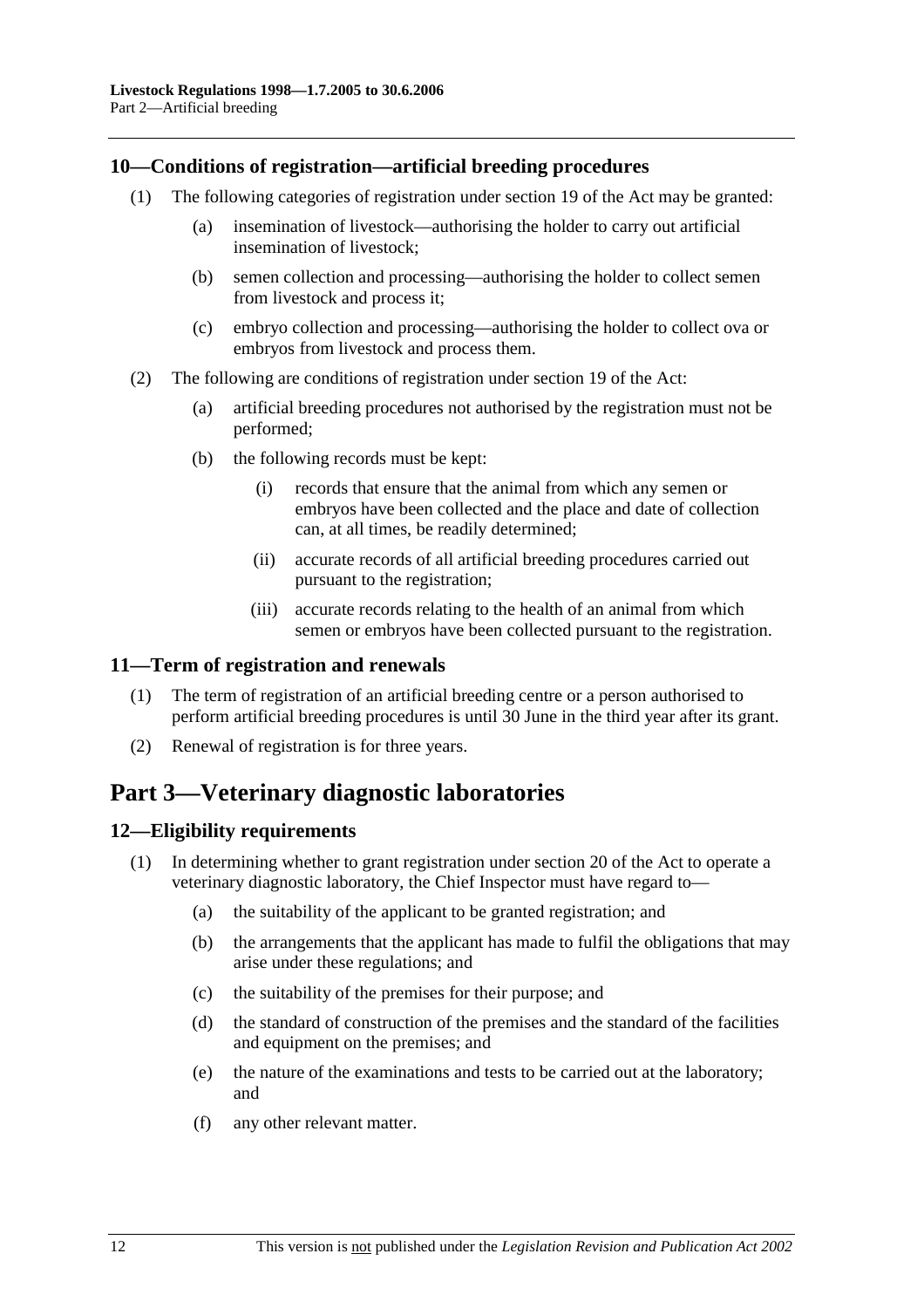- (2) If an application is made in respect of proposed premises, the Chief Inspector—
	- (a) must determine whether he or she will grant registration if the premises are completed substantially in accordance with the proposal and, if so, the conditions (if any) he or she will impose on the registration; and
	- (b) if he or she determines that registration will be granted in those circumstances, is bound by that decision.

### **13—Conditions of registration**

Registration under section 20 of the Act of a veterinary diagnostic laboratory is subject to the following conditions:

 (a) the laboratory must be supervised by a person or persons approved by the Chief Inspector;

> In respect of the supervision of animal disease diagnosis carried out at the laboratory, the person must be a veterinary surgeon. In respect of the supervision of residue analysis carried out at the laboratory, the person must hold appropriate qualifications.

- (b) the methods used at the laboratory for animal disease diagnosis must conform to the *Australian Standard Techniques for Animal Diseases* published for the Australian Agricultural Council (Standing Committee on Agriculture) by CSIRO Australia, as in force from time to time;
- (c) if a result from any test or analysis carried out at the laboratory indicates that any livestock or livestock product or other property is, or is likely to be, affected with a notifiable condition the result must be reported to the Chief Inspector by the quickest practicable means, together with such further information as the Chief Inspector may reasonably require;
- (d) records of results from each test or analysis carried out at the laboratory must be kept for a period of at least seven years;
- (e) a laboratory sample or specimen affected or reasonably suspected of being affected with a notifiable condition must not, without the approval of the Chief Inspector—
	- (i) be brought into the laboratory from interstate or overseas; or
	- (ii) be sent from the laboratory out of the State;
- (f) laboratory samples or specimens or records of results from a test or analysis carried out at the laboratory, must, at the request of the Chief Inspector, be provided to the Chief Inspector or a person nominated by the Chief;
- (g) the laboratory must participate in a quality assurance program approved by the Chief Inspector.

#### **14—Term of registration and renewals**

- (1) The term of registration of a veterinary diagnostic laboratory is until 30 June in the third year after registration is granted.
- (2) Renewal of registration is for 3 years.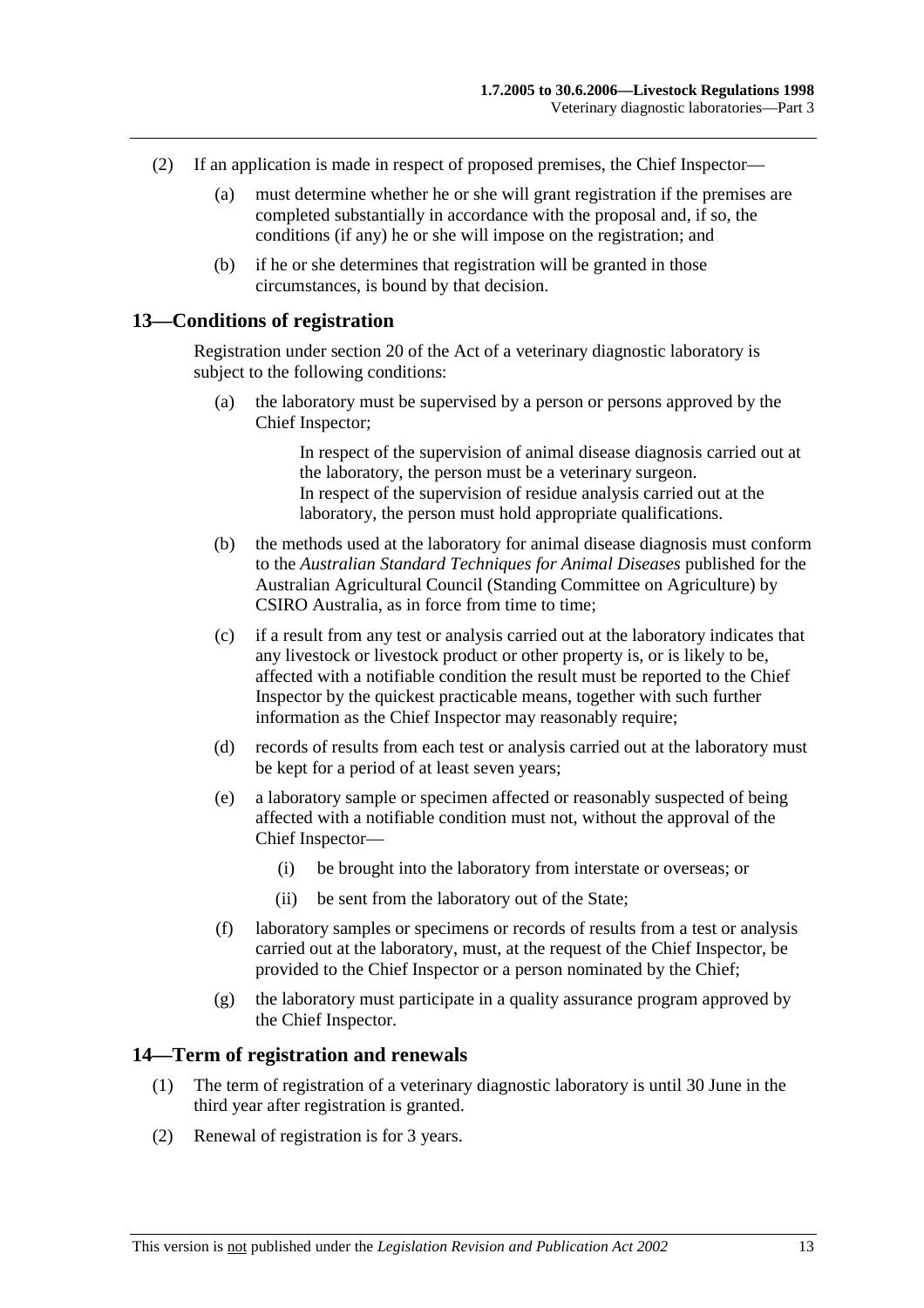# **Part 4—Vaccines**

## **15—Sale or supply of vaccines**

- (1) A person must not sell or supply a vaccine for use on livestock unless—
	- (a) in the case of a class 1 vaccine—the sale or supply is to a veterinary surgeon, or to some other person approved by the Chief Inspector, for use by that person and the sale or supply has been approved by the Chief Inspector; or
	- (b) in the case of a class 2 vaccine—the sale or supply is to a veterinary surgeon, or to some other person approved by the Chief Inspector, for use by that person; or
	- (c) in any other case—
		- (i) the preparation or substance is registered under the *Agricultural and Veterinary Chemicals (South Australia) Act 1994*; or
		- (ii) the approval of the Chief Inspector has been obtained.

Maximum penalty: \$5 000.

 (2) A person must not sell or supply a vaccine after the date (if any) specified on any label, covering, wrapping or container as the date after which the vaccine should not or must not be used on livestock.

Maximum penalty: \$2 500.

Expiation fee: \$210.

### **16—Use of vaccines**

A person must not, without the approval of the Chief Inspector, use a class 1 or 2 vaccine on livestock unless the person is a veterinary surgeon.

Maximum penalty: \$5 000.

### **17—Storage and disposal of vaccines**

A person who has in his or her possession, custody or control a vaccine intended for sale or supply must—

- (a) ensure that the vaccine is at all times stored in the manner, and at the temperature (if any) specified on any label, covering or wrapping by or under any law; and
- (b) dispose of the vaccine on, or as soon as possible after, the date (if any) specified on any label, covering, wrapping or container as the date after which the vaccine should not or must not be used on livestock.

Maximum penalty: \$2 500.

Expiation fee: \$210.

### **18—Prohibition on use of diagnostic agents**

A person must not, without the approval of the Chief Inspector, use a diagnostic agent (including tuberculin, johnin, mallein or pullorum antigen).

Maximum penalty: \$2 500.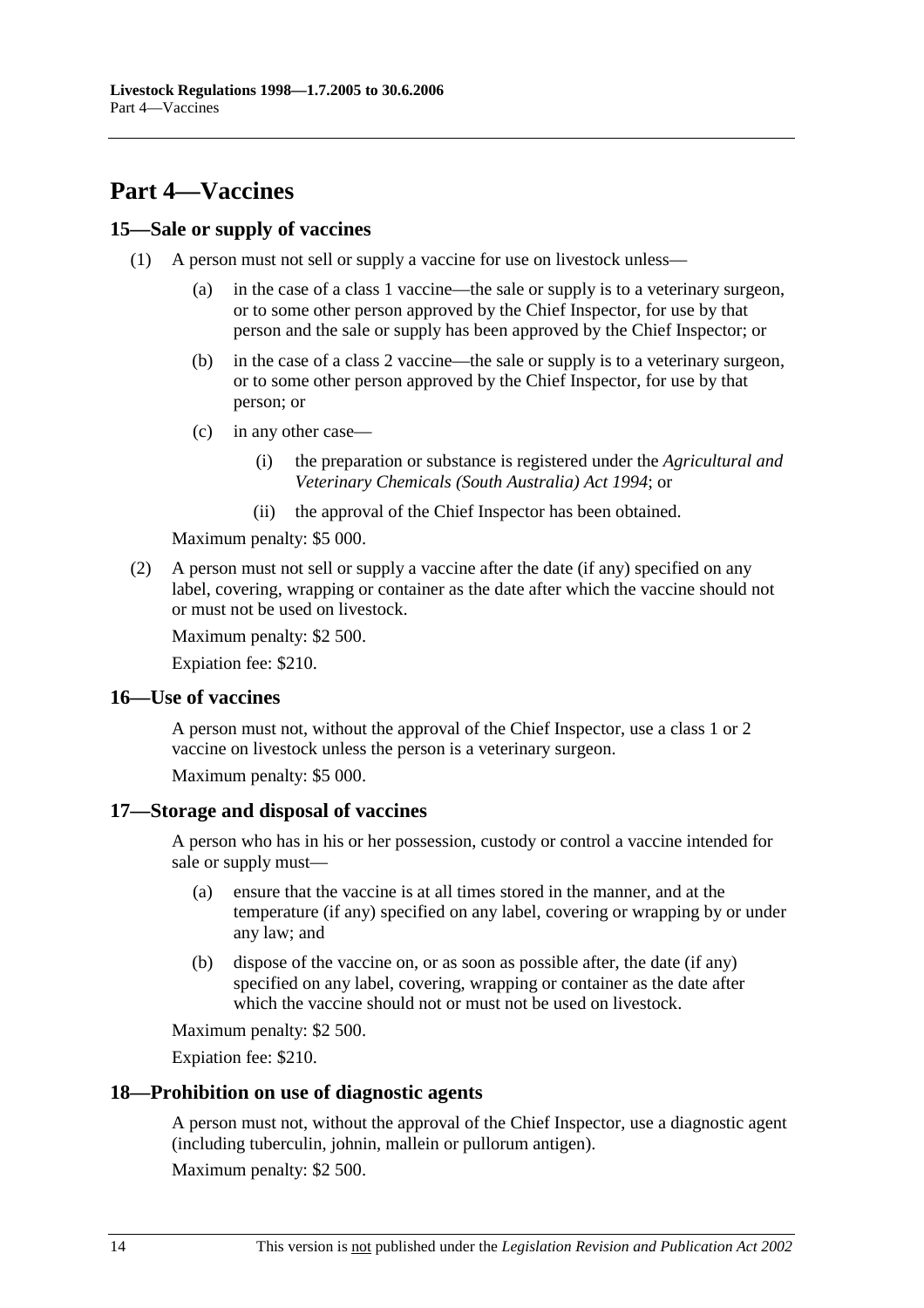# **Part 5—Hormonal growth promotants**

## **19—Method of treatment of cattle or buffalo with hormonal growth promotants**

A person must not treat cattle or buffalo with a hormonal growth promotant otherwise than by implanting the hormonal growth promotant under the skin behind the ear of the cattle or buffalo.

Maximum penalty: \$5 000.

Expiation fee: \$315.

### **20—HGP earmarks**

- (1) If cattle or buffalo are not, immediately after treatment with a hormonal growth promotant, each marked with an earmark consisting of an equilateral triangle with sides 20 millimetres in length, punched through the centre of the left or right ear of the animal (an *HGP earmark*)—
	- (a) the owner of the cattle or buffalo; and
	- (b) any other person responsible for the husbandry of the cattle or buffalo who treated the cattle or buffalo with the hormonal growth promotant, or caused or permitted the cattle or buffalo to be so treated,

are each guilty of an offence.

Maximum penalty: \$5 000.

Expiation fee: \$315.

 (2) Subregulation (1) does not apply in respect of an animal that already has an HGP earmark at the time of treatment with a hormonal growth promotant.

## **21—HGP records**

The owner (or former owner) of cattle or buffalo that are treated with hormonal growth promotants must ensure that records are made, and retained for a period of not less than two years after the cattle or buffalo cease to be in his or her ownership, containing the following information:

- (a) in respect of each type of hormonal growth promotant obtained or used to treat cattle or buffalo—
	- (i) the date on which it was obtained; and
	- (ii) a description of its type; and
	- (iii) the name and address of the person from whom it was obtained; and
	- (iv) the number of doses obtained; and
- (b) in respect of each treatment of cattle or buffalo with each type of hormonal growth promotant—
	- (i) the date of the treatment; and
	- (ii) the breed or other description of each animal treated; and
	- (iii) the number of animals treated; and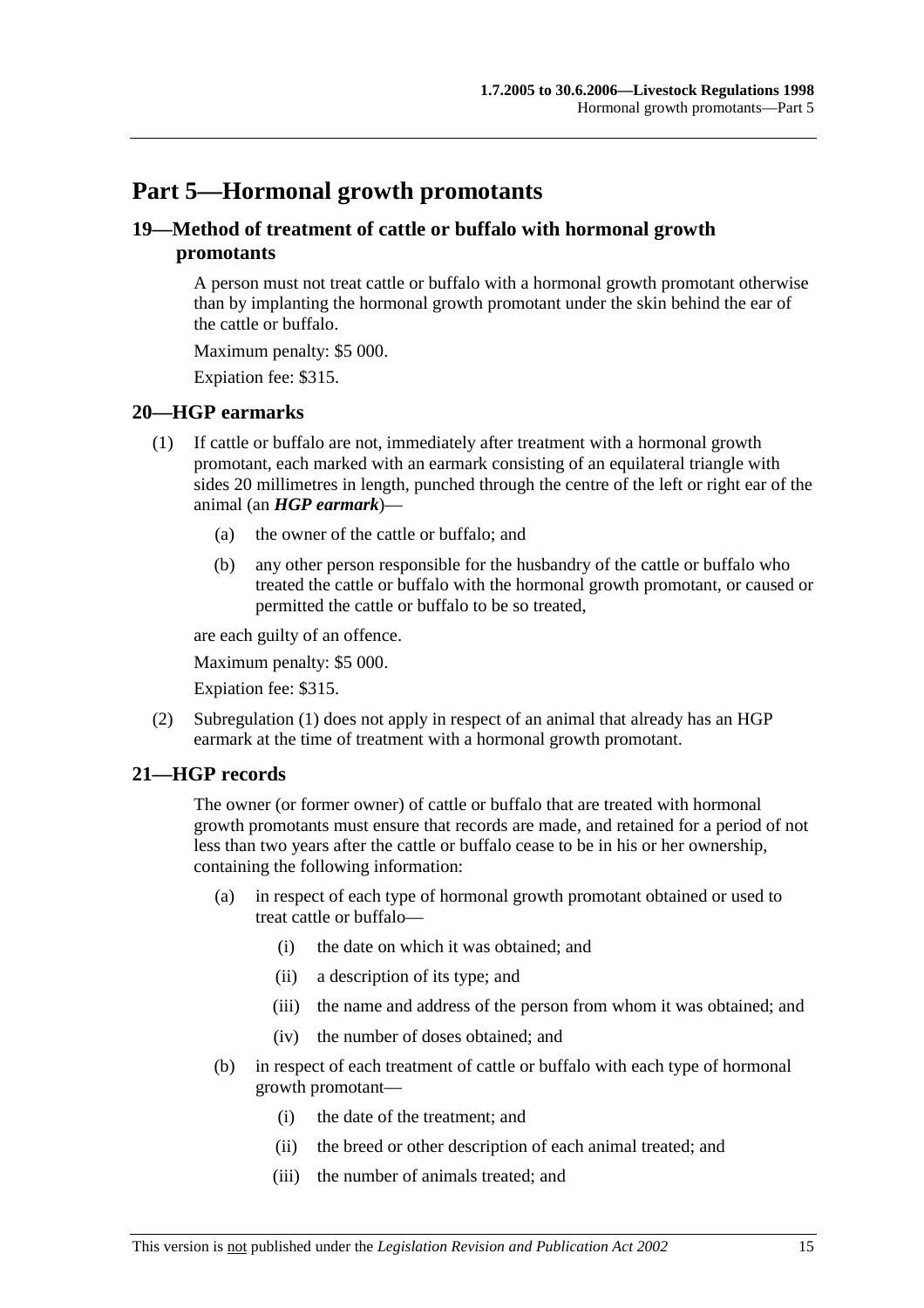- (iv) a description of the type of hormonal growth promotant used for the treatment; and
- (v) the number of doses of hormonal growth promotant used, lost or wasted in the course of the treatment; and
- (c) in respect of the disposal to some other person of cattle or buffalo treated with hormonal growth promotants—
	- (i) the number of animals disposed of; and
	- (ii) the breed or other description of each animal; and
	- (iii) the fact that the animals have been treated with hormonal growth promotants; and
	- (iv) the date of the disposal; and
	- (v) the name of that other person.

Maximum penalty: \$2 500.

Expiation fee: \$210.

### **22—HGP free declarations**

- (1) A person must not make an HGP free declaration in respect of cattle or buffalo unless the person is—
	- (a) the owner of the cattle or buffalo; or
	- (b) a person responsible for the husbandry of the cattle or buffalo authorised by the owner to do so.

Maximum penalty: \$5 000.

Expiation fee: \$315.

 (2) A person must not make a statement that is false or misleading in a material particular (whether by reason of the inclusion or omission of any particular) in an HGP free declaration.

Maximum penalty/expiation fee:

(a) If the person made the statement knowing that it was false or misleading:

Maximum penalty—\$10 000.

(b) In any other case:

Maximum penalty—\$5 000.

Expiation fee—\$315.

- (3) For the purposes of subregulation (2), the statement in an HGP declaration that the cattle or buffalo have not been treated with hormonal growth promotants will be taken to be false if the cattle or buffalo have HGP earmarks.
- (4) A person must not make an HGP free declaration in respect of cattle or buffalo that have not been continuously in the same ownership since birth unless the current owner of the cattle or buffalo received an HGP free declaration or an HGP free invoice in respect of the cattle or buffalo when they came into his or her ownership.

Maximum penalty: \$5 000.

Expiation fee: \$315.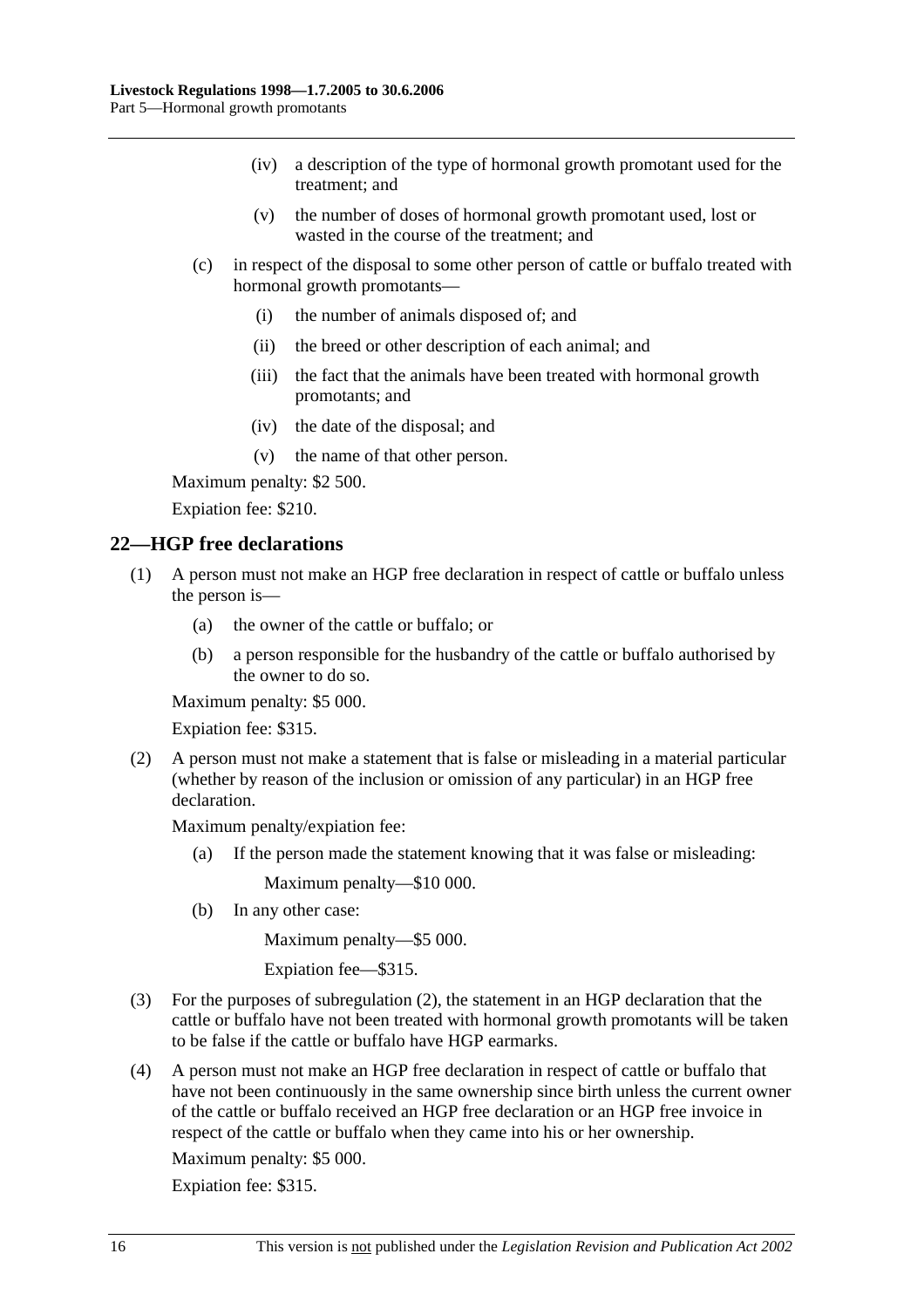(5) In proceedings for an offence against subregulation (4), the burden of proving that the current owner received an HGP free declaration or invoice in respect of the cattle or buffalo when they came into his or her ownership lies on the defendant.

## **23—HGP free tags**

- (1) If HGP free tags are attached to cattle or buffalo that have HGP earmarks or, despite not having HGP earmarks, have been treated with hormonal growth promotants—
	- (a) the owner of the cattle or buffalo; and
	- (b) any other person responsible for the husbandry of the cattle or buffalo who attached the tags or caused or permitted the tags to be so attached,

are each guilty of an offence.

Maximum penalty:

If the owner or person responsible for the husbandry of the cattle or buffalo knows that the cattle or buffalo have been treated with hormonal growth promotants—\$10 000.

In any other case—\$5 000.

- (2) If HGP free tags are attached to cattle or buffalo that have not been continuously in the same ownership since birth—
	- (a) the owner of the cattle or buffalo; and
	- (b) any other person responsible for the husbandry of the cattle or buffalo who attached or caused or permitted the tags to be so attached,

are each guilty of an offence unless the owner received an HGP free declaration or an HGP free invoice in respect of the cattle or buffalo when they came into his or her ownership.

Maximum penalty: \$5 000.

Expiation fee: \$315.

 (3) In proceedings for an offence against subregulation (2), the burden of proving that the owner received an HGP free declaration or invoice in respect of the cattle or buffalo when they came into his or her ownership lies on the defendant.

## **24—HGP free invoices etc**

- (1) A stock agent must give to the purchaser of cattle or buffalo sold by the agent that are identified at the time of sale with HGP free tags either—
	- (a) an HGP free invoice; or
	- (b) if the stock agent has, in connection with the sale, received an HGP free declaration in respect of the cattle or buffalo—
		- (i) a copy of the declaration; and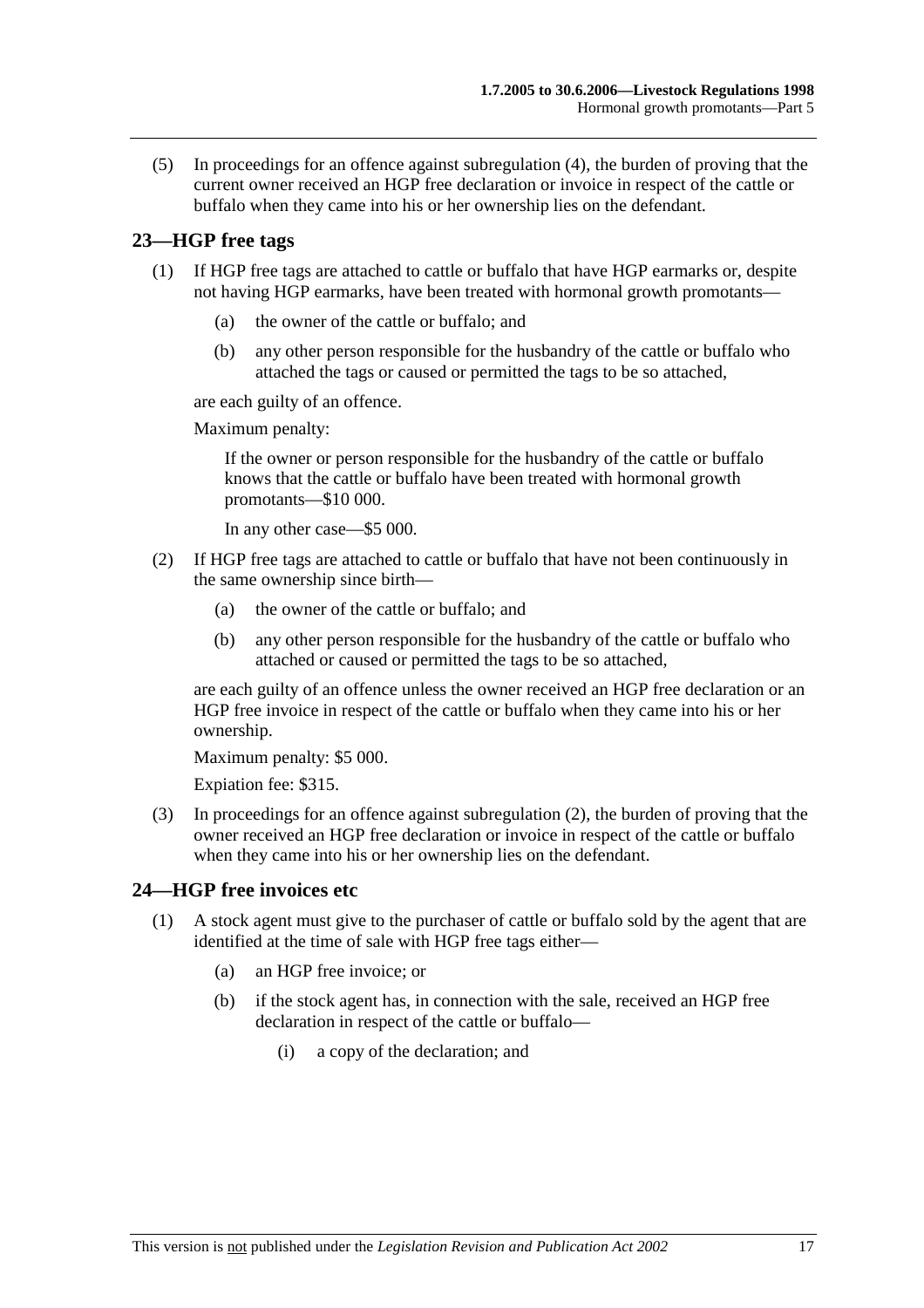(ii) if the declaration extends to cattle or buffalo not sold to the purchaser—an invoice that specifies the number and type of cattle or buffalo referred to in the declaration that have been sold to the purchaser (a *split lot invoice*).

Maximum penalty: \$2 500.

Expiation fee: \$210.

- (2) A stock agent must ensure that each HGP free invoice issued by the agent—
	- (a) specifies the number and type of cattle or buffalo that were identified at the time of sale with HGP free tags; and
	- (b) identifies the land on which the cattle or buffalo were pastured before removal for sale.

Maximum penalty: \$2 500.

Expiation fee: \$210.

 (3) A stock agent must retain for a period of not less than two years a copy of each HGP free invoice, HGP free declaration and split lot invoice given to a purchaser under this regulation.

Maximum penalty: \$2 500.

Expiation fee: \$210.

# **Part 6—Livestock identification**

# **Division 1—Preliminary**

## **26—Interpretation**

(1) In this Part—

*authorised manufacturer* means a person authorised by the Chief Inspector under regulation 29A to manufacture transaction tags, identification tags or permanent identification devices;

*authorised recycler* means a person authorised by the Chief Inspector under regulation 29A to recycle permanent identification devices;

*bobby calf* means a calf that is of or under six weeks of age;

*breeder* means—

- (a) an entire male animal; or
- (b) a female animal that is of or over 15 months of age;

*identification code*—see regulation 29;

*livestock* means cattle, buffalo and deer;

*livestock saleyard* includes any place where a public sale of livestock is conducted;

*national vendor declaration* means a vendor declaration of a kind designated, for the time being, by the Chief Inspector by notice in the Gazette as a national vendor declaration for the purposes of these regulations;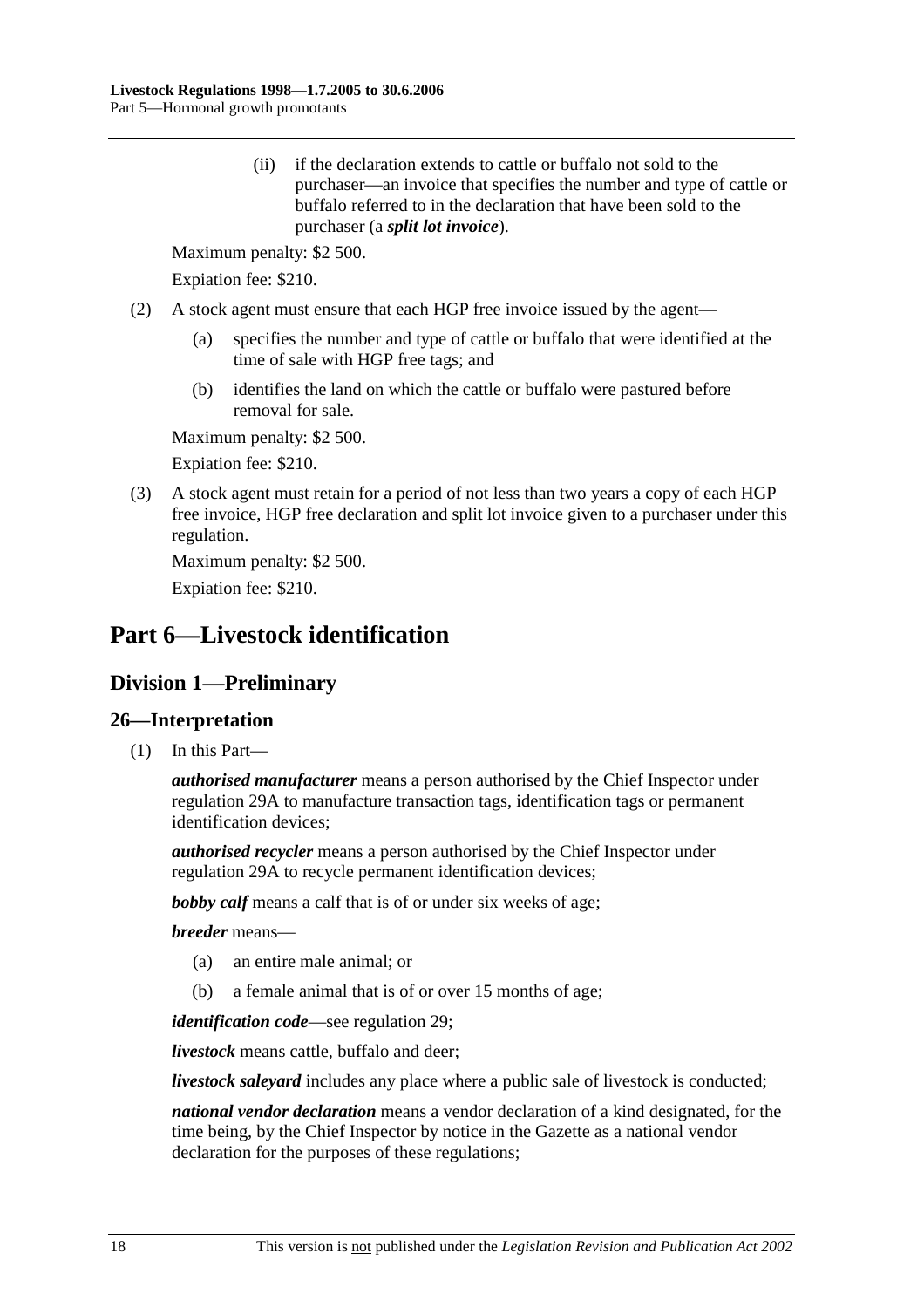*owner* of land—

- (a) in relation to land alienated from the Crown in fee simple—means the owner of an estate in fee simple in the land;
- (b) in relation to land held from the Crown by lease, licence or agreement to purchase—means the lessee, licensee or purchaser;

*permanent identification device* means a device obtained from an authorised manufacturer or an authorised recycler for the permanent and individual identification of cattle or buffalo;

*prescribed database manager* means the person designated, for the time being, by the Chief Inspector by notice in the Gazette as the prescribed database manager for the purposes of these regulations.

 (2) The Chief Inspector may, by subsequent notice in the Gazette, vary or revoke a notice made for the purposes of a definition in subregulation (1).

# **Division 2—Identification of cattle and buffalo**

## **27—Application of Division**

This Division applies only in relation to cattle and buffalo.

## **27A—Permanent identification devices and transaction tags**

- (1) Subject to this regulation, before an animal (other than a bobby calf) is removed from land on which it has been pastured, it must be identified by a permanent identification device.
- (2) Subject to this regulation, if—
	- (a) a bobby calf is not identified by a permanent identification device before it is removed from land on which it has been pastured since birth; and
	- (b) the calf is pastured on other land,

the animal must, within 30 days after being so pastured, be identified by a permanent identification device bearing the identification code of that other land.

- (3) Until 1 July 2005, subregulations (1) and (2) do not apply to animals born before 1 January 2004.
- (4) Until 1 July 2010, subregulation (1) does not apply to lots of 20 or more breeders consigned for immediate slaughter from the land on which they have been pastured since birth.
- (5) Before an animal not identified by a permanent identification device is removed from land on which it is pastured, it must be identified by a transaction tag.
- (6) If, without the authorisation of the Chief Inspector, an animal is not identified in accordance with this regulation, the owner of the animal is guilty of an offence.

Maximum penalty: \$5 000.

Expiation fee: \$315.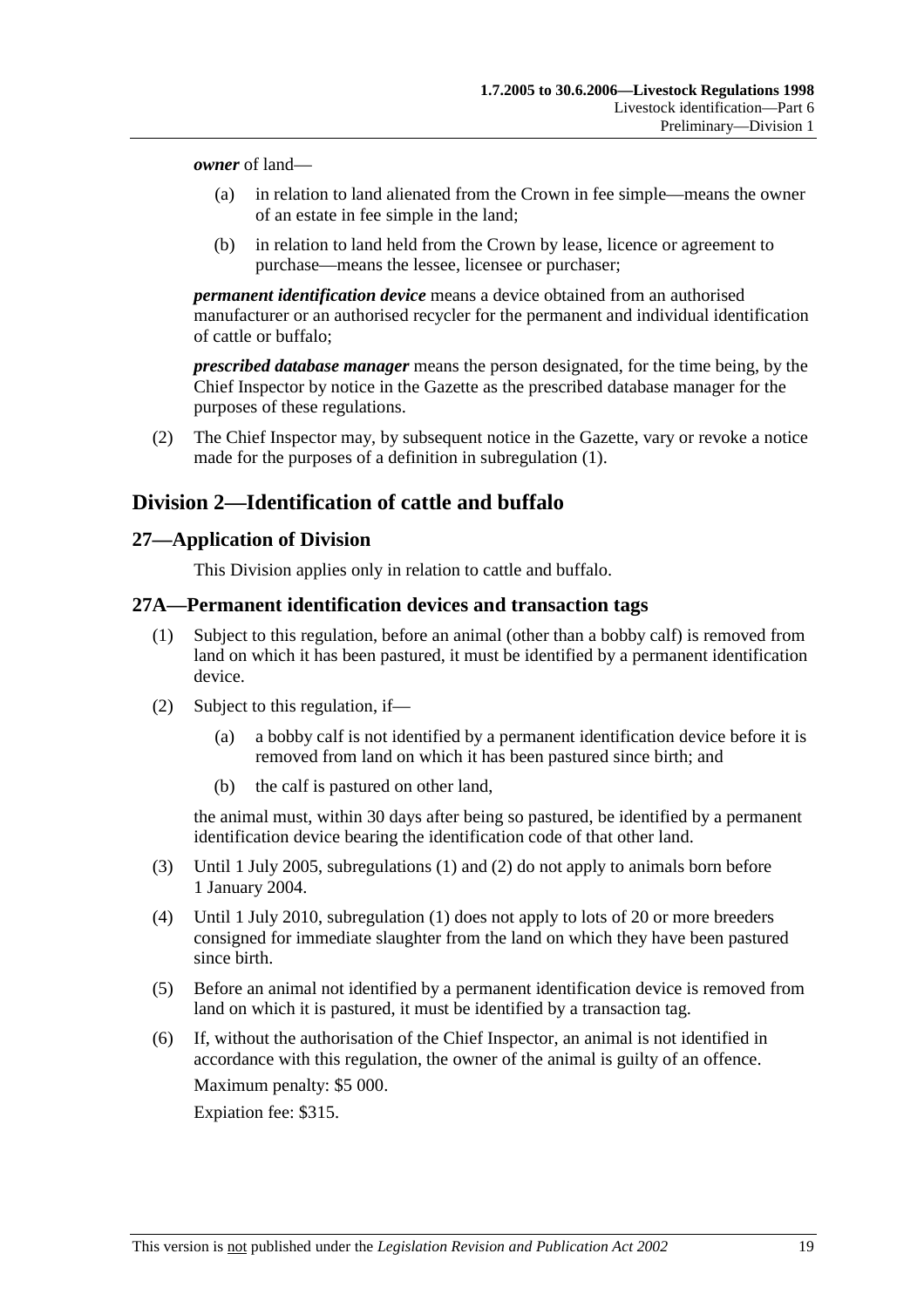(7) If, without the authorisation of the Chief Inspector, a permanent identification device or transaction tag is attached to or inserted in an animal and the device or tag bears the identification code of land other than land on which the animal is or was last pastured, the owner of the animal and any person who caused the device or tag to be so attached or inserted are each guilty of an offence.

Maximum penalty: \$5 000.

Expiation fee: \$315.

- (8) For the purposes of this regulation—
	- (a) an animal will only be taken to be identified by a permanent identification device if—
		- (i) a permanent identification device is attached to an ear of the animal; or
		- (ii) a permanent identification device is inserted in the animal and a tag, indicating that the animal has such a device inserted in it, is attached to an ear of the animal; and
	- (b) an animal will only be taken to be identified by a transaction tag if—
		- (i) a transaction tag is attached to the tail or an ear of the animal; and
		- (ii) the tag bears the identification code of—
			- (A) the land on which the animal is pastured; or
			- (B) if the animal has been pastured on that land for not more than 7 days—the land on which the animal was pastured immediately before being pastured on that land; and
	- (c) an animal will not be regarded as being removed from land if it is moved from land to which an identification code applies to other land to which the same identification code applies.
- (9) For the purposes of subregulations (2) and (7), an animal will not be regarded as being pastured on land if it is pastured on the land for a period of not more than 7 days while awaiting slaughter, public sale or transport following public sale.

## **Division 3—Notification for purposes of national livestock identification scheme**

## **27B—Application of Division**

This Division applies only in relation to cattle or buffalo identified by permanent identification devices.

### **27C—Notification when cattle or buffalo sold at public sale**

- (1) The operator of a livestock saleyard must, unless otherwise authorised by the Chief Inspector, within 7 days after the sale of an animal at the saleyard, notify the prescribed database manager of—
	- (a) the date of the sale of the animal; and
	- (b) the number of the animal's permanent identification device; and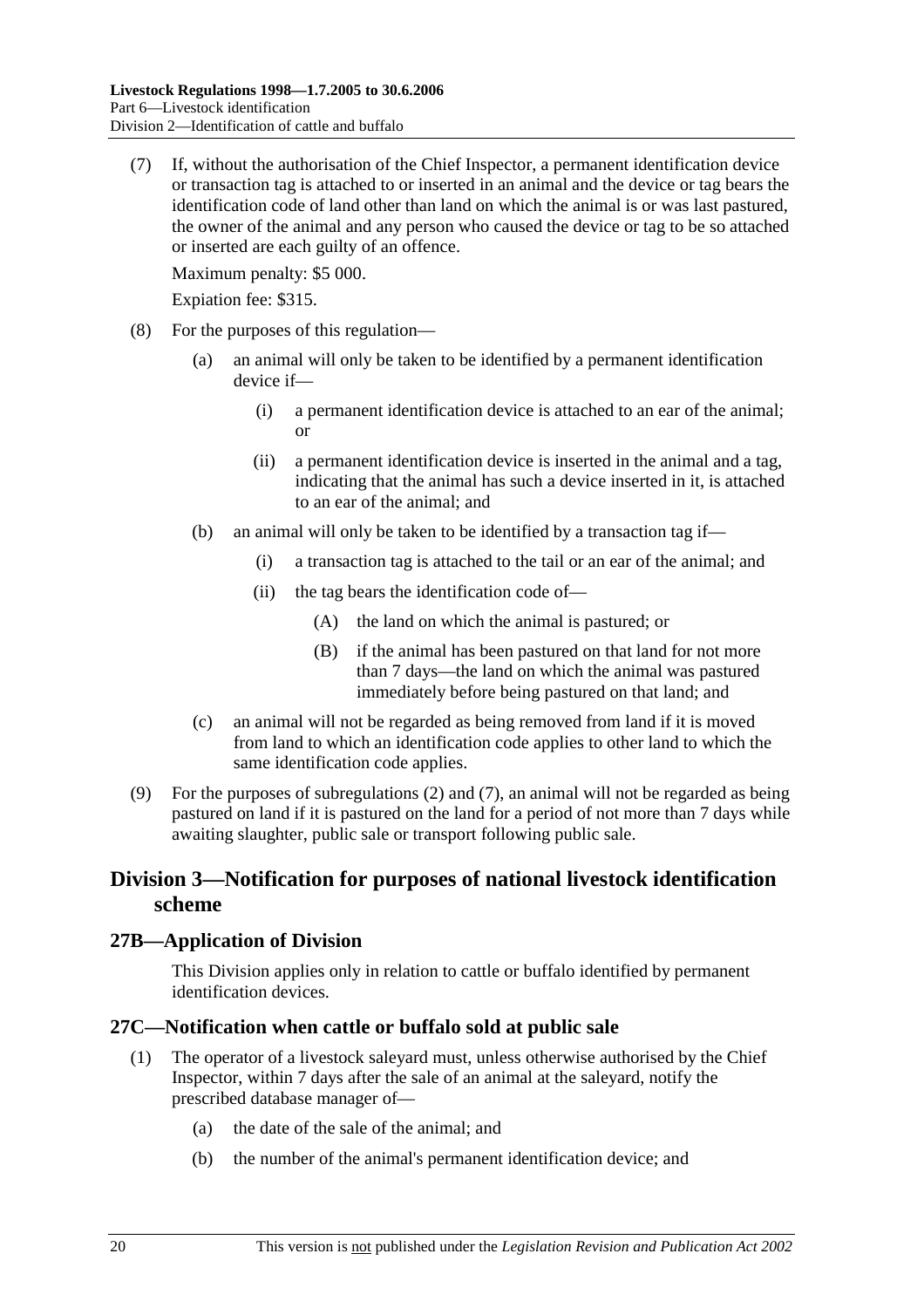- (c) the identification code of the land on which the animal was last pastured before consignment for sale; and
- $(d)$
- (i) if the identification code of land on which the animal is to be pastured following transport after sale has been provided to the operator, that identification code; or
- (ii) if such an identification code has not been provided to the operator, the identification code or the name and address of the purchaser of the animal or the stock agent acting on behalf of the purchaser (if any); and
- (e) if a national vendor declaration has been given in connection with the sale, the serial number of the declaration.

Maximum penalty: \$5 000.

Expiation fee: \$315.

- (2) If an animal purchased at a livestock saleyard is pastured on land and the identification code of the land has not been provided to the operator of the saleyard as referred to in subregulation  $(1)(d)(i)$ , the owner of the animal must, within 7 days after the animal is so pastured, notify the prescribed database manager of—
	- (a) the number of the animal's permanent identification device; and
	- (b) the identification code of the land.

Maximum penalty: \$5 000.

Expiation fee: \$315.

- (3) For the purposes of subregulation (2), an animal will not be regarded as being pastured on land if it is pastured on the land for a period of not more than 7 days while awaiting slaughter or transport following public sale.
- (4) It is not a defence to a charge of an offence against subregulation (2) to establish that an identification code had not previously been allotted to the land.

## **27D—Notification when cattle or buffalo slaughtered at abattoir**

The operator of an abattoir must, unless otherwise authorised by the Chief Inspector, within 7 days after slaughtering an animal, notify the prescribed database manager of—

- (a) the date of the slaughter of the animal; and
- (b) the number of the animal's permanent identification device; and
- (c) the identification code of the land on which the animal was last pastured before—
	- (i) in the case of an animal consigned for slaughter following public sale—consignment for sale;
	- (ii) in any other case—consignment for slaughter.

Maximum penalty: \$5 000.

Expiation fee: \$315.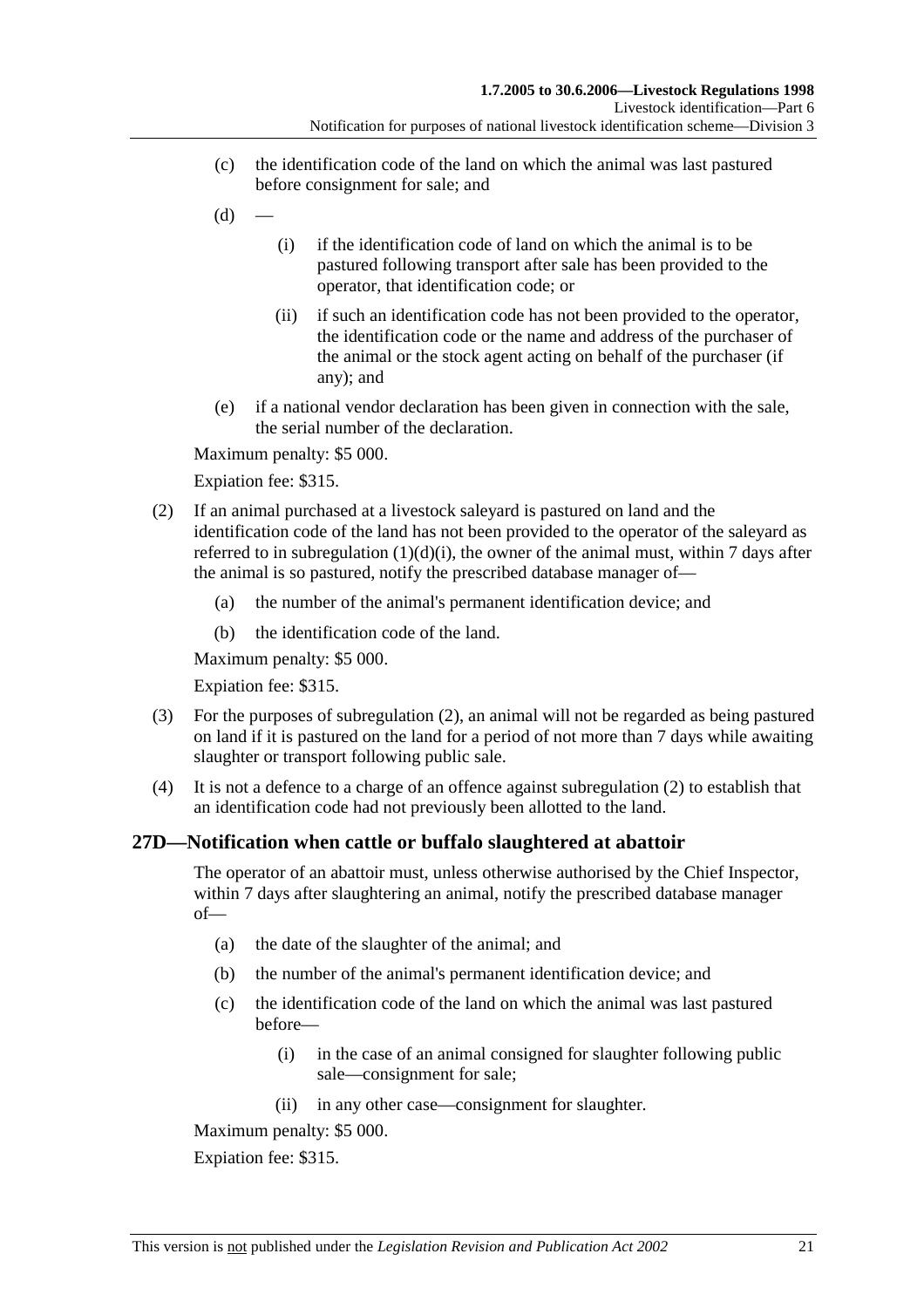## **27E—Notification when cattle or buffalo moved to different property**

- (1) If an animal is removed from land on which it is pastured and is pastured on other land, the person who owns the animal following the removal must, unless otherwise authorised by the Chief Inspector, within 7 days after the removal, notify the prescribed database manager of—
	- (a) the date of the removal of the animal; and
	- (b) the number of the animal's permanent identification device; and
	- (c) the identification code of the land from which the animal is removed (if the land has such a code); and
	- (d) the identification code of the land to which the animal is removed.

Maximum penalty: \$5 000.

Expiation fee: \$315.

- (2) For the purposes of this regulation—
	- (a) an animal will not be regarded as being removed from land if it is moved from land to which an identification code applies to other land to which the same identification code applies;
	- (b) an animal will not be regarded as being pastured on land if it is pastured on the land for a period of not more than 7 days while awaiting slaughter, public sale or transport following public sale.
- (3) It is not a defence to a charge of an offence against subregulation  $(1)(d)$  to establish that an identification code had not previously been allotted to the land.

## **27F—Manner of notifying prescribed database manager**

For the purposes of this Division, the prescribed database manager will only be taken to be notified if notified in a manner authorised by the prescribed database manager.

# **Division 4—Identification of deer**

## **27G—Identification of deer**

 (1) A person who keeps deer must ensure that deer are not removed from land on which they are kept unless attached to the ear of each animal is an identification tag that bears the identification code of the land from which it is removed.

Maximum penalty: \$5 000.

Expiation fee: \$315.

 (2) Subregulation (1) does not apply in relation to the removal of an animal from land to which an identification code applies to land to which the same code applies.

# **Division 5—General**

## **27H—Removal of livestock in contravention of this Part**

- (1) If an inspector suspects on reasonable grounds that a person has removed, or is about to remove, livestock from property in contravention of this Part, the inspector may—
	- (a) require the owner or person in charge of the animals to—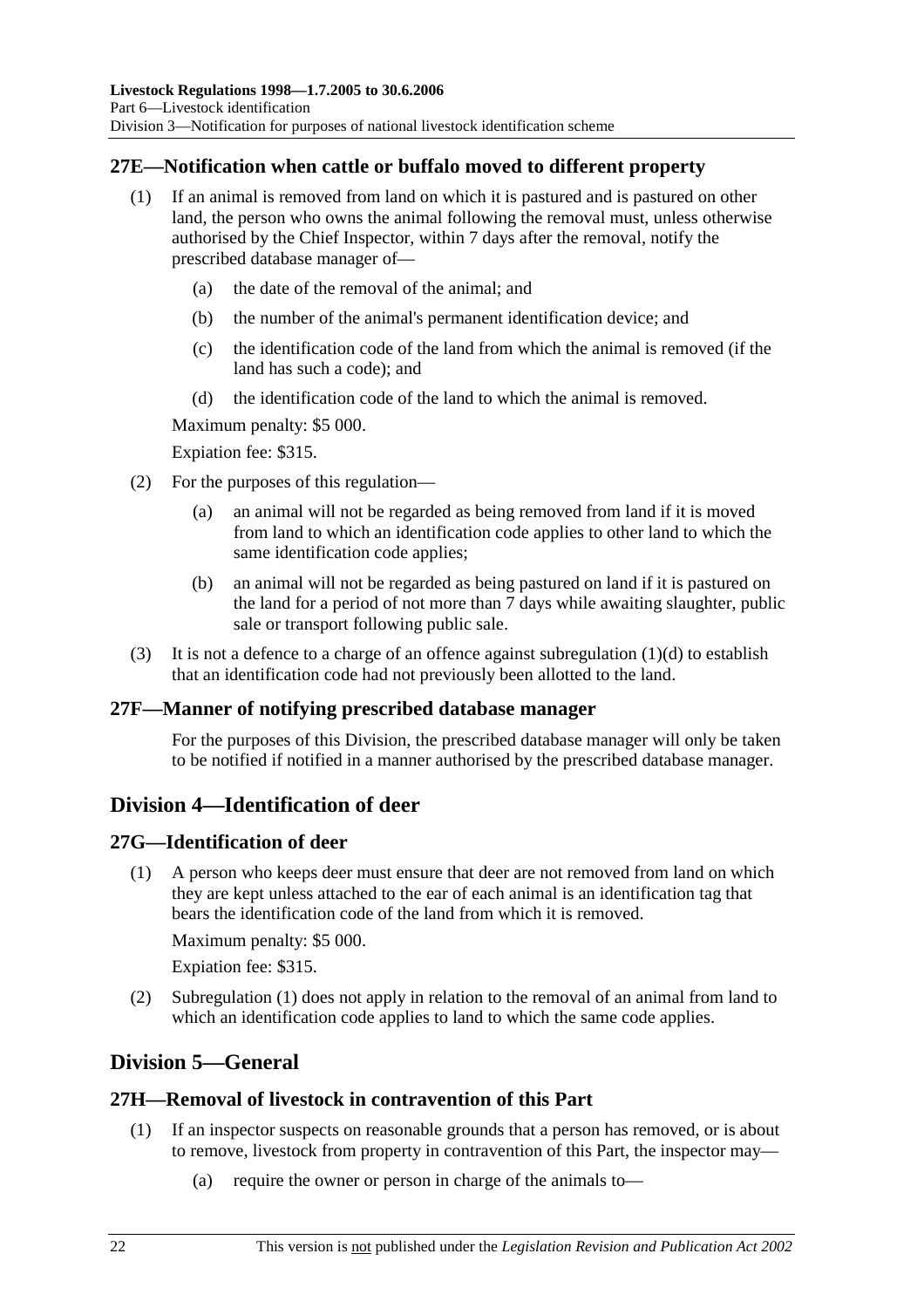- (i) muster them at or take them to a specified place convenient for inspecting or attaching transaction or identification tags to the animals;
- (ii) attach permanent identification devices or transaction or identification tags to animals found not to be tagged or otherwise identified in accordance with this Part;
- (iii) detain the animals at a specified place, or return the animals to the place from which they have been removed, until they are tagged or otherwise identified in accordance with this Part; and
- (b) if the owner or person in charge refuses or fails to comply with such a requirement, take the action required to be taken, with or without assistance.
- (2) The Minister may recover costs and expenses reasonably incurred by an inspector under subregulation (1)(b) by action in a court of competent jurisdiction as a debt owed by the person of whom the requirement was made.

## **28—Types of tags and devices**

- (1) A person must only attach to, or insert in, an animal a permanent identification device of the following kind:
	- (a) if the device is to be attached to or inserted in the animal on the property on which the animal was born—a device of a kind approved by the Chief Inspector as a breeder device; or
	- (b) in any other case—a device of a kind approved by the Chief Inspector as a post-breeder device.

Maximum penalty: \$5 000.

Expiation fee: \$315.

 (2) A person must only attach to a bobby calf a transaction tag of a kind approved by the Chief Inspector as a bobby calf tag.

Maximum penalty: \$5 000.

Expiation fee: \$315.

## **29—Identification codes**

- (1) The Chief Inspector may, on application, allot an identification code to—
	- (a) the owner or a purchaser of land or livestock; or
	- (b) a stock agent; or
	- (c) the operator of a saleyard; or
	- (d) the operator of an abattoir.
- (2) The Chief Inspector may, on allotting an identification code, designate that it is allotted to specified land.
- (3) The Chief Inspector may cancel an identification code—
	- (a) at the request of, or with the consent of, the person to whom the code is allotted; or
	- (b) in the case of a code allotted to specified land—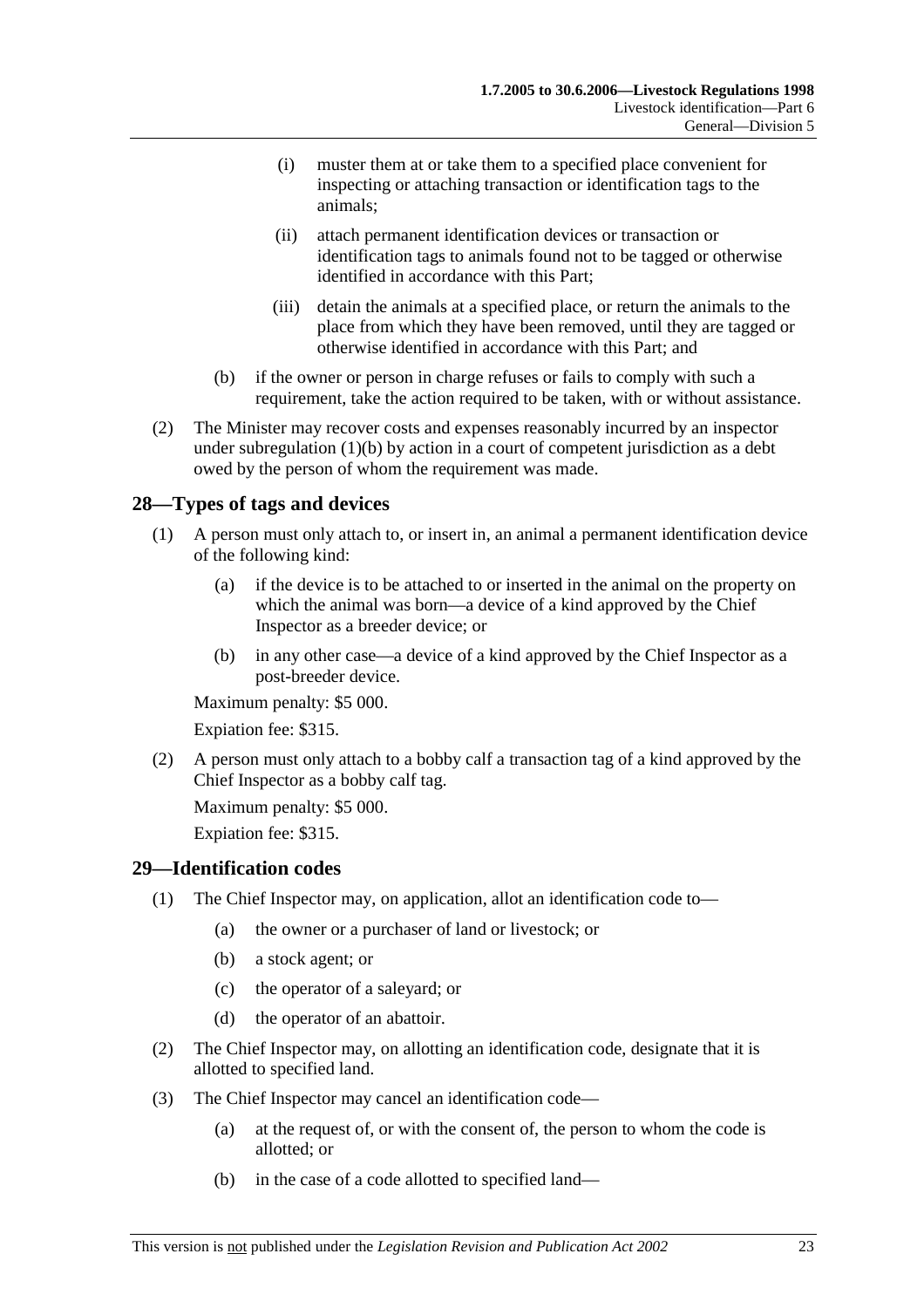- (i) at the request of the owner of the land or the owner of livestock pastured or kept on the land; or
- (ii) if satisfied that no transaction or identification tags or permanent identification devices bearing the identification code of the land have been ordered in the preceding 3 years.
- (4) The Chief Inspector must give notice of any cancellation of an identification code under subregulation (3)(b) to the person to whom the code is allotted at his or her last known address.
- (5) The Chief Inspector must maintain a register of identification codes, including for each code details of the name and address of the person to whom the code is allotted and the land, if any, to which the code is allotted.
- (6) The register may contain other information that the Chief Inspector considers appropriate, such as further contact details of the person to whom the code is allotted or the identity and contact details of the registered proprietor of the land.
- (7) The Chief Inspector may make the register available—
	- (a) free of charge, to the prescribed database manager, a law enforcement agency or an agency that regulates matters relating to livestock in another jurisdiction; and
	- (b) for the fee fixed in Schedule 1, to the operator of a saleyard or abattoir, a stock agent or any other person who has, in the opinion of the Chief Inspector, a legitimate interest in the information on the register.

## **29A—Authorisation of manufacturers and recyclers**

The Chief Inspector may authorise a person—

- (a) to manufacture transaction or identification tags or permanent identification devices for the purposes of this Part; or
- (b) to recycle permanent identification devices for the purposes of this Part.

### **29B—Supply of tags and devices**

An authorised manufacturer or authorised recycler—

- (a) may only supply transaction or identification tags or permanent identification devices to persons on receipt of an order form validated in a manner approved by the Chief Inspector; and
- $(b)$  must—
	- (i) keep records of the persons to whom the tags or devices are supplied and the number and type of tags or devices supplied in respect of each identification code; and
	- (ii) at the request of an inspector or other person authorised in writing by the Chief Inspector, produce the records for inspection.

Maximum penalty: \$5 000.

Expiation fee: \$315.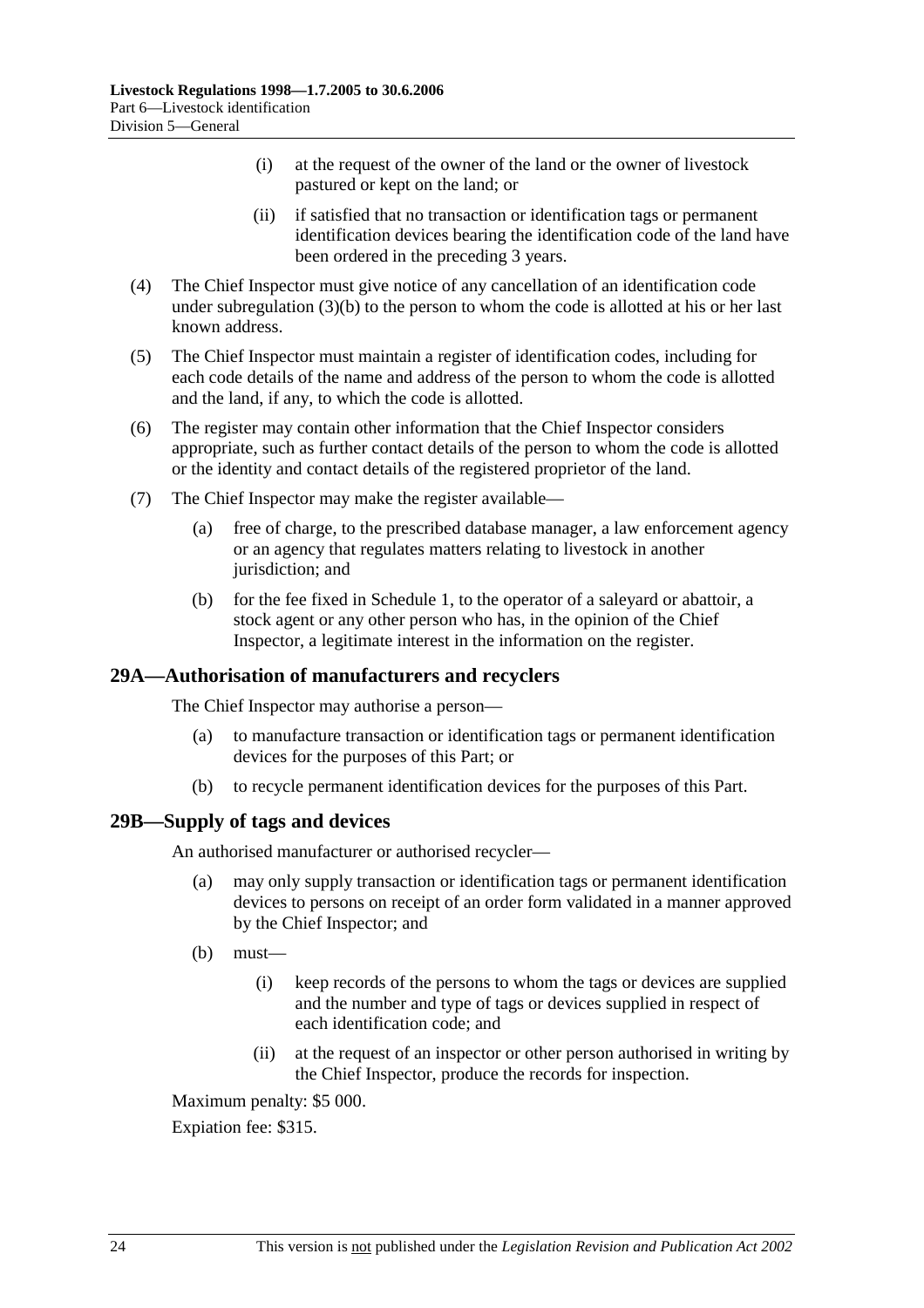### **29C—Animal must not have more than one permanent identification device**

A person must not, without the authorisation of the Chief Inspector, attach to or insert in an animal a permanent identification device if the animal already has a permanent identification device attached to or inserted in it.

Maximum penalty: \$2 500.

Expiation fee: \$210.

### **29D—Removal of permanent identification devices**

 (1) Subject to this regulation, a person must not remove a permanent identification device from an animal unless authorised to do so by the Chief Inspector.

Maximum penalty: \$5 000.

Expiation fee: \$315.

- (2) Subregulation (1) does not apply to an inspector or a person acting in the course of his or her duties at an abattoir.
- (3) The operator of an abattoir must ensure that all permanent identification devices removed from animals at the abattoir are, on a regular basis and in any event at least monthly—
	- (a) destroyed; or
	- (b) sent to an authorised recycler.

Maximum penalty: \$5 000.

Expiation fee: \$315.

## **29E—Replacement of lost devices**

- $(1)$  If—
	- (a) an animal has a permanent identification device attached to or inserted in it; and
	- (b) the device is subsequently lost; and
	- (c) a replacement permanent identification device is then attached to or inserted in the animal,

the person who attaches or inserts the replacement device must keep records which will enable the replacement device to be identified and must, at the request of an inspector, produce the records for inspection.

Maximum penalty: \$2 500.

Expiation fee: \$210.

 (2) A person must keep records required under subregulation (1) in relation to an animal for not less than two years after the date on which the animal dies or is otherwise disposed of by the person.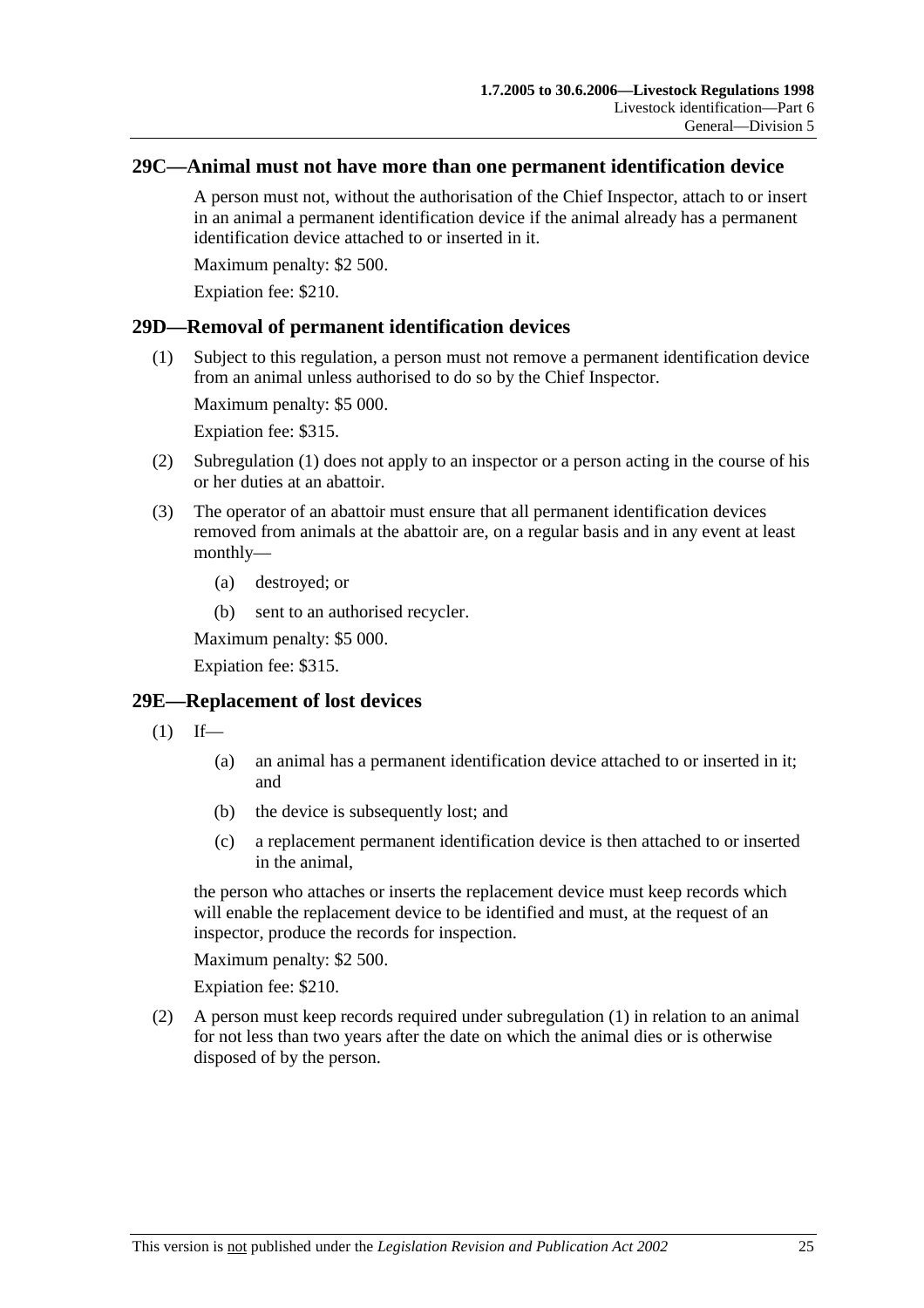## **29F—Offence to alter or deface tags and devices**

A person must not, without the authorisation of the Chief Inspector, alter or deface a transaction or identification tag or permanent identification device that is attached to or inserted in an animal.

Maximum penalty: \$5 000.

Expiation fee: \$315.

# **Part 7—Sheep lice**

## **30—Offence if lice-infested sheep at market**

- (1) If lice-infested sheep are present at a market—
	- (a) the owner of the sheep; and
	- (b) any other person who consigned the sheep to the market,

are each guilty of an offence.

Maximum penalty: \$5 000.

Expiation fee: \$315.

- (2) It is a defence to a charge of an offence against subregulation  $(1)$  if it is proved—
	- (a) that the sheep (or an appropriate number of the sheep selected on an appropriate basis) had been properly inspected for the presence of lice by a person with suitable experience or training within 14 days before the sheep were taken to the market and no live lice were found in the course of the inspection; and
	- (b) that after the inspection and before being taken to the market the sheep were kept separate from sheep other than sheep similarly inspected during that period and found to be free of live lice.
- (3) In this regulation—

*market* means a market, fair, sale, show, parade or other gathering or competition at which sheep from different holdings are present (but does not include an abattoir).

## **31—Offence if lice-infested sheep stray**

If lice-infested sheep stray, the owner of the sheep and any other person responsible for control of the sheep are each guilty of an offence.

Maximum penalty: \$5 000.

Expiation fee: \$315.

# **Part 7A—Vendor declarations**

## **31A—Signing of vendor declarations**

A person must not sign a vendor declaration in connection with the sale or proposed sale of livestock unless the person is, or was immediately before the sale or consignment of the livestock for sale—

(a) the owner of the livestock; or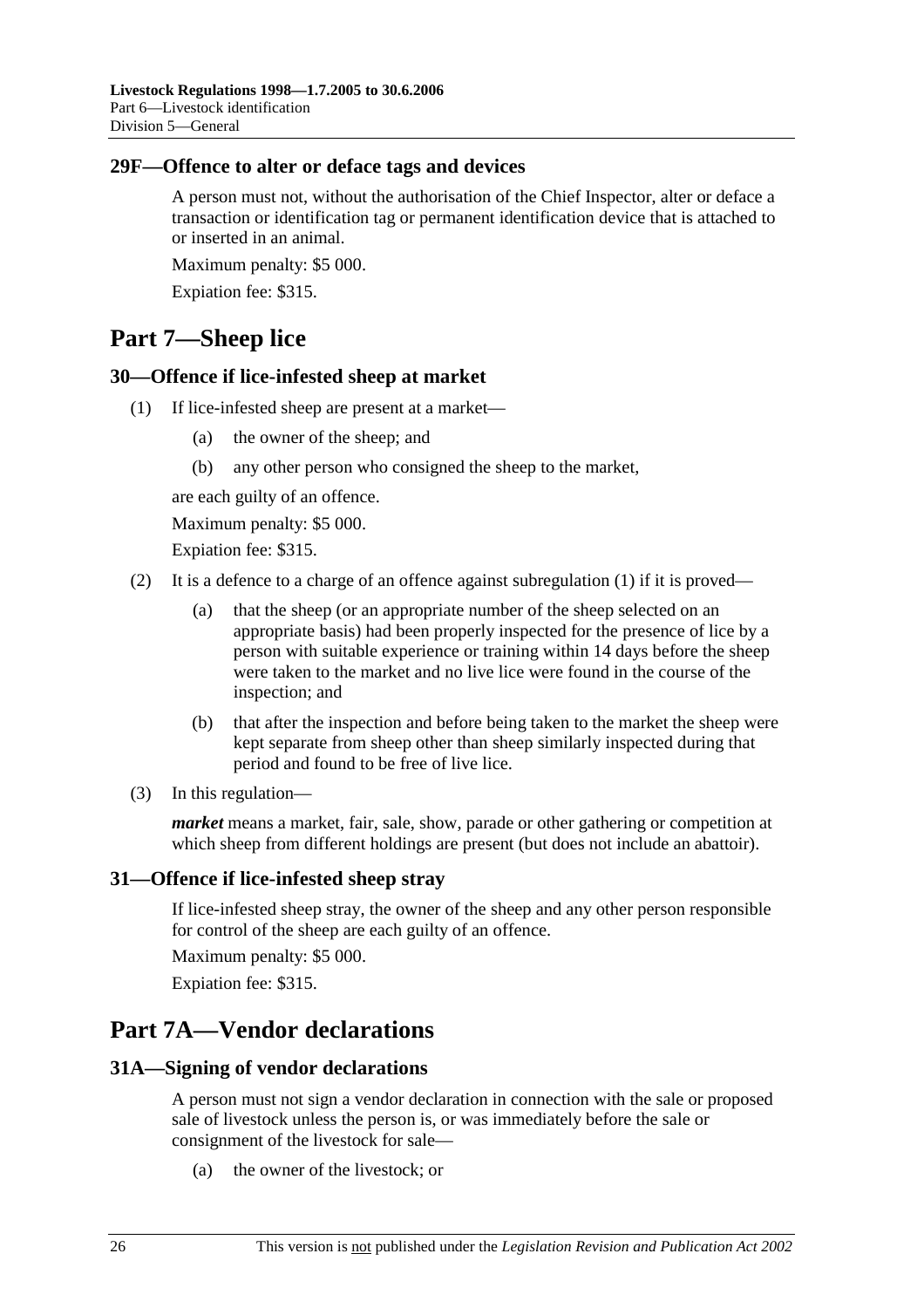(b) a person responsible for the husbandry of the livestock authorised by the owner to do so.

Maximum penalty: \$5 000.

Expiation fee: \$315.

### **31B—False or misleading vendor declarations**

A person must not make a statement that is false or misleading in a material particular (whether by reason of the inclusion or omission of any particular) in a vendor declaration.

Maximum penalty/expiation fee:

(a) If the person made the statement knowing that it was false or misleading:

Maximum penalty—\$10 000.

(b) In any other case:

Maximum penalty—\$5 000.

Expiation fee—\$315.

# **Part 8—Provision for funds under repealed Acts**

## **32—Cattle Compensation Fund**

The amount in the Cattle Compensation Fund on the repeal of the *Cattle Compensation Act 1939* is to be paid into the South Australian Cattle Industry Fund established under the *Primary Industry Funding Schemes (Cattle Industry Fund) Regulations 2000* made under the *Primary Industry Funding Schemes Act 1998*.

## **33—Beekeepers Compensation Fund**

The amount in the Beekeepers Compensation Fund established for the purposes of the *Apiaries Act 1931* on the repeal of that Act is to be paid into the South Australian Apiary Industry Fund established under the *Primary Industry Funding Schemes (Apiary Industry Fund) Regulations 2001* made under the *Primary Industry Funding Schemes Act 1998*.

### **34—Swine Compensation Fund**

The amount in the Swine Compensation Fund on the repeal of the *Swine Compensation Act 1936* is to be paid into the South Australian Pig Industry Fund established under the *Primary Industry Funding Schemes (Pig Industry Fund) Regulations 2001* made under the *Primary Industry Funding Schemes Act 1998*.

### **34A—Deer Keepers Compensation Fund**

The amount in the Deer Keepers Compensation Fund established for the purposes of the *Deer Keepers Act 1987* on the repeal of that Act is to be paid into the South Australian Deer Industry Fund established under the *Primary Industry Funding Schemes (Deer Industry Fund) Regulations 2002* made under the *Primary Industry Funding Schemes Act 1998*.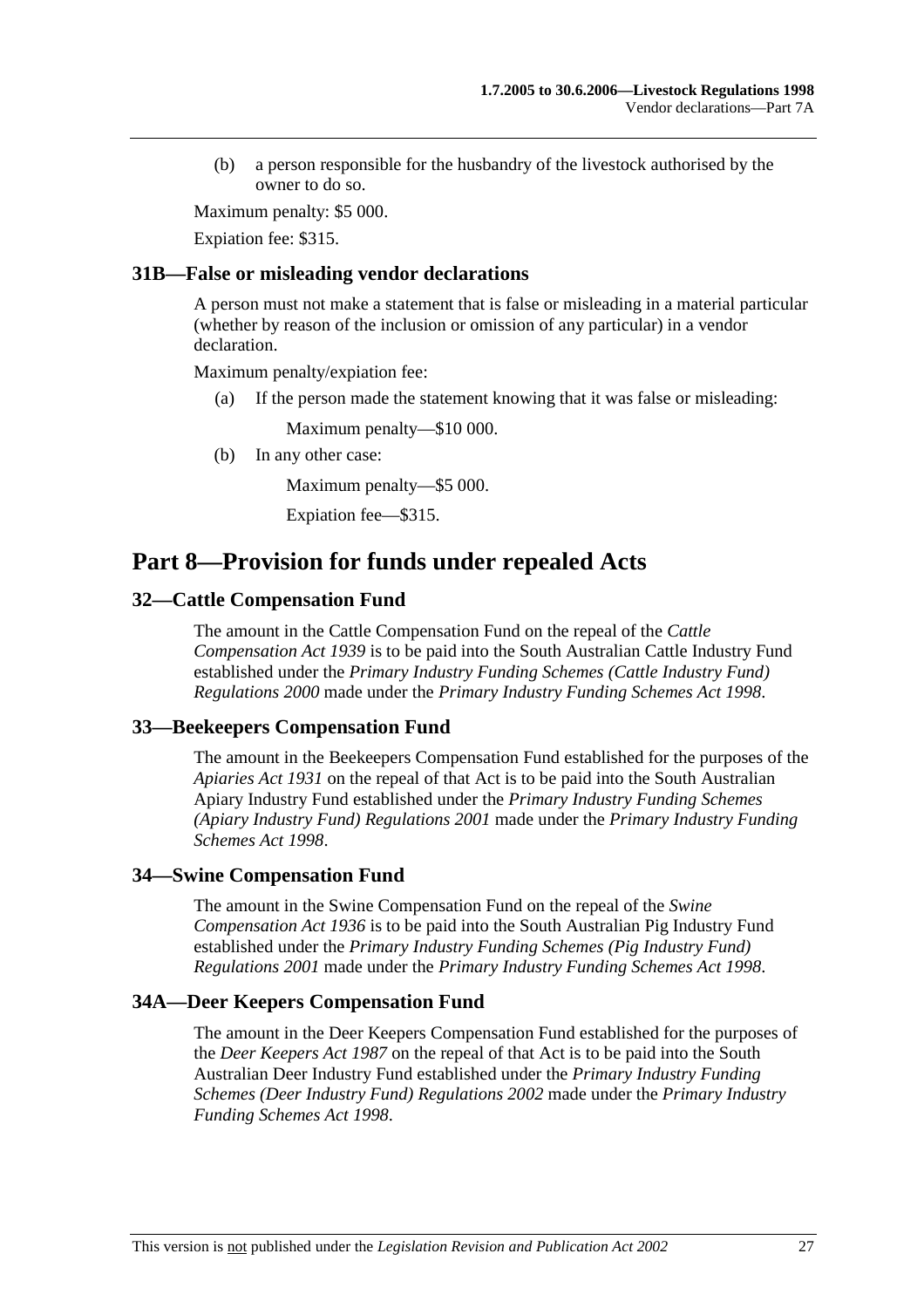# **Part 9—Stock foods**

# **Division 1—Preliminary**

## **35—Interpretation**

In this Part—

*Agvet Code of South Australia*—see the *Agricultural and Veterinary Chemicals (South Australia) Act 1994*;

*approved label* has the same meaning as in the Agvet Code of South Australia;

*manufactured stock food* means anything that is manufactured or processed as food for livestock but does not include stock food comprised only of chaff, hay or wholegrains;

*package* means anything in or by which a stock food is cased, covered, enclosed, contained or packed;

*permit* has the same meaning as in the Agvet Code of South Australia;

*registered veterinary product* has the same meaning as in the Agvet Code of South Australia;

*restricted animal material* means material derived wholly or partly from a vertebrate, but does not include milk, a milk product, gelatine, tallow or an extracted oil;

### *stock food* means—

- (a) manufactured stock food; or
- (b) chaff, hay or wholegrains; or
- (c) anything else used as food for livestock;

*supply* means supply through sale, gift, loan, exchange or hire and includes offer to supply.

## **Division 2—Feeding of livestock**

### **36—Feeding of restricted animal material to ruminants**

A person must not:

- (a) feed to ruminants, or permit ruminants to feed on, restricted animal material (whether or not the material has been rendered suitable for animal consumption); or
- (b) dispose of restricted animal material (whether or not the material has been rendered suitable for animal consumption) in a manner that ruminants may gain access to it.

Maximum penalty: \$10 000.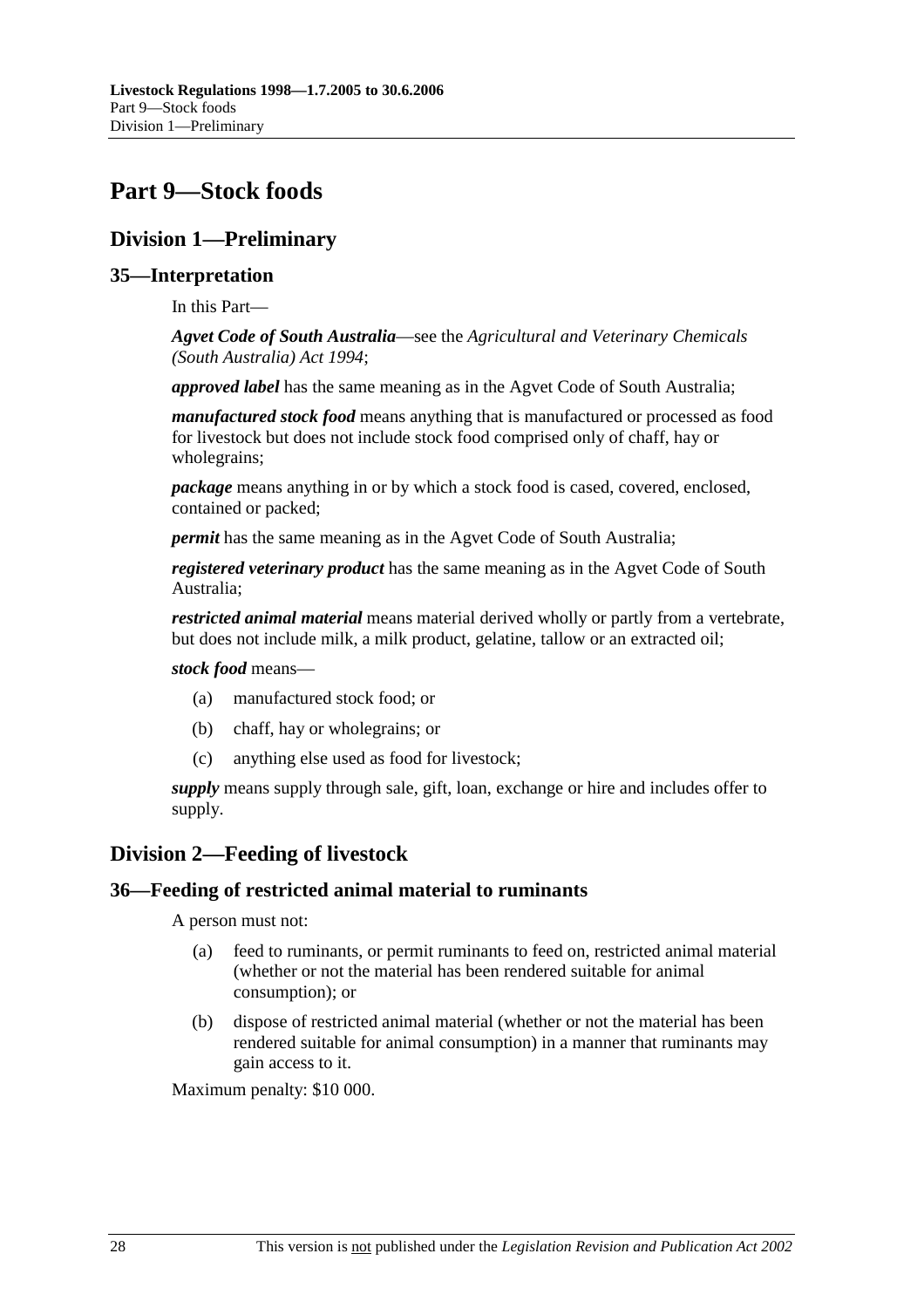## **37—Feeding of restricted animal material from placental mammals to nonruminants**

- (1) A person must not—
	- (a) feed to livestock, or permit livestock to feed on, restricted animal material from a placental mammal unless the material has been rendered suitable for animal consumption by means of a process approved by the Chief Inspector; or
	- (b) dispose of restricted animal material from a placental mammal that has not been rendered suitable for animal consumption as referred to in paragraph (a) in a manner that livestock may gain access to it.

Maximum penalty: \$10 000.

(2) In subregulation  $(1)$ —

*livestock* does not include cats, dogs or ruminants.

## **38—Feeding of stock foods containing faeces**

A person must not feed to livestock, or permit livestock to feed on, a stock food that consists wholly or partly of faeces.

Maximum penalty: \$10 000.

## **39—Feeding of stock foods containing registered veterinary products**

A person must not feed to livestock, or permit livestock to feed on, a stock food that contains a registered veterinary product unless—

 $(a)$ 

- (i) the product is registered for use on the species of animal to which the livestock belongs; and
- (ii) the stock food is being used to treat the livestock for a disease or condition of the livestock, or infestation of the livestock by a pest, specified on the approved label for containers of that product; or
- (b) the person does so in accordance with a permit or the instructions of a veterinary surgeon responsible for treating the livestock.

Maximum penalty: \$10 000.

# **Division 3—Standards for stock foods**

## **40—Offence**

 (1) A person must not supply stock food unless the stock food complies with the standards prescribed by this Division.

Maximum penalty: \$10 000.

 (2) This regulation does not apply in relation to stock food supplied for consumption by cats, dogs, caged birds (other than poultry) or aquarium fish.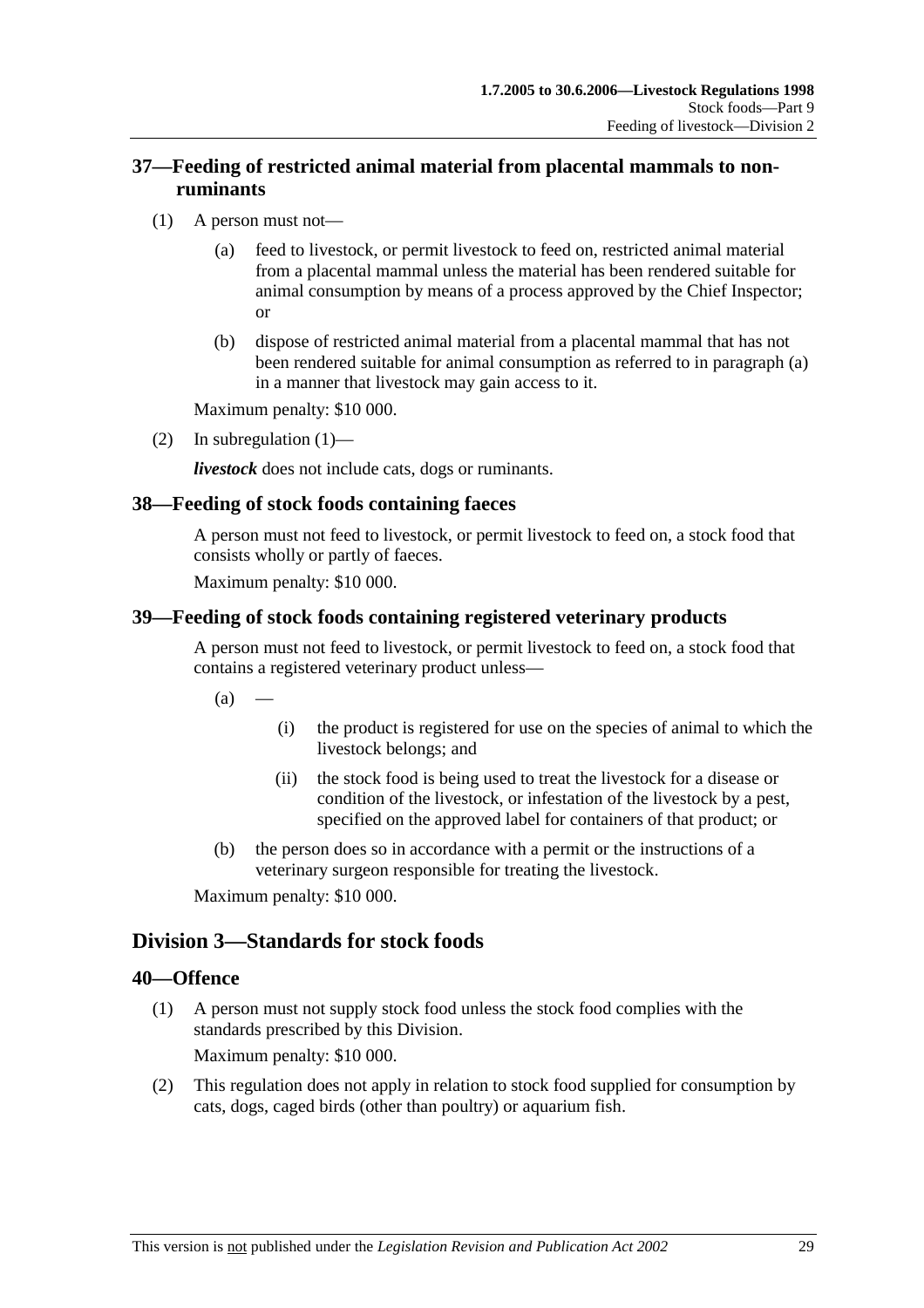## **41—Restricted animal material in stock foods**

- (1) A stock food supplied for consumption by ruminants must not contain restricted animal material.
- (2) A stock food supplied for consumption by non-ruminant livestock must not contain restricted animal material from a placental mammal unless the material has been rendered suitable for animal consumption by means of a process approved by the Chief Inspector.

## **42—Substances prohibited in stock foods**

A stock food must not contain a substance specified in Schedule 2 Part 1 except as provided in that Part.

### **43—Organochlorine pesticides in stock foods**

A substance specified in Schedule 2 Part 2 must not be present in stock food in a level that is more than the maximum level prescribed by that Part for that substance.

### **44—Antioxidants in stock foods**

A substance specified in Schedule 2 Part 3 must not be present in stock food in a level that is more than the maximum level prescribed by that Part for that substance.

### **45—Registered veterinary products in stock foods**

- (1) A stock food must not contain a registered veterinary product unless—
	- (a) the stock food is supplied for consumption by a species of animal for which the product is registered for use on; and
	- (b) the stock food is supplied for the purpose of treating such an animal for a disease or condition of the animal, or infestation of the animal by a pest, specified on the approved label for containers of that product; and
	- (c) the proportion or amount of the product in the stock food is a proportion or amount determined in accordance with the directions for use of the product specified on the approved label for containers of the product.
- (2) Subregulation (1) does not prevent stock food containing a registered veterinary product being supplied to a veterinary surgeon for use in the treatment of livestock or to a person holding a permit authorising the supply or use of the registered veterinary product in stock food.

## **Division 4—Labelling of manufactured stock foods**

### **46—Offences**

 (1) A person must not supply manufactured stock food unless the stock food is labelled, or information is provided to the person to whom the stock food is supplied, in accordance with this Division.

Maximum penalty: \$5 000. Expiation fee: \$315.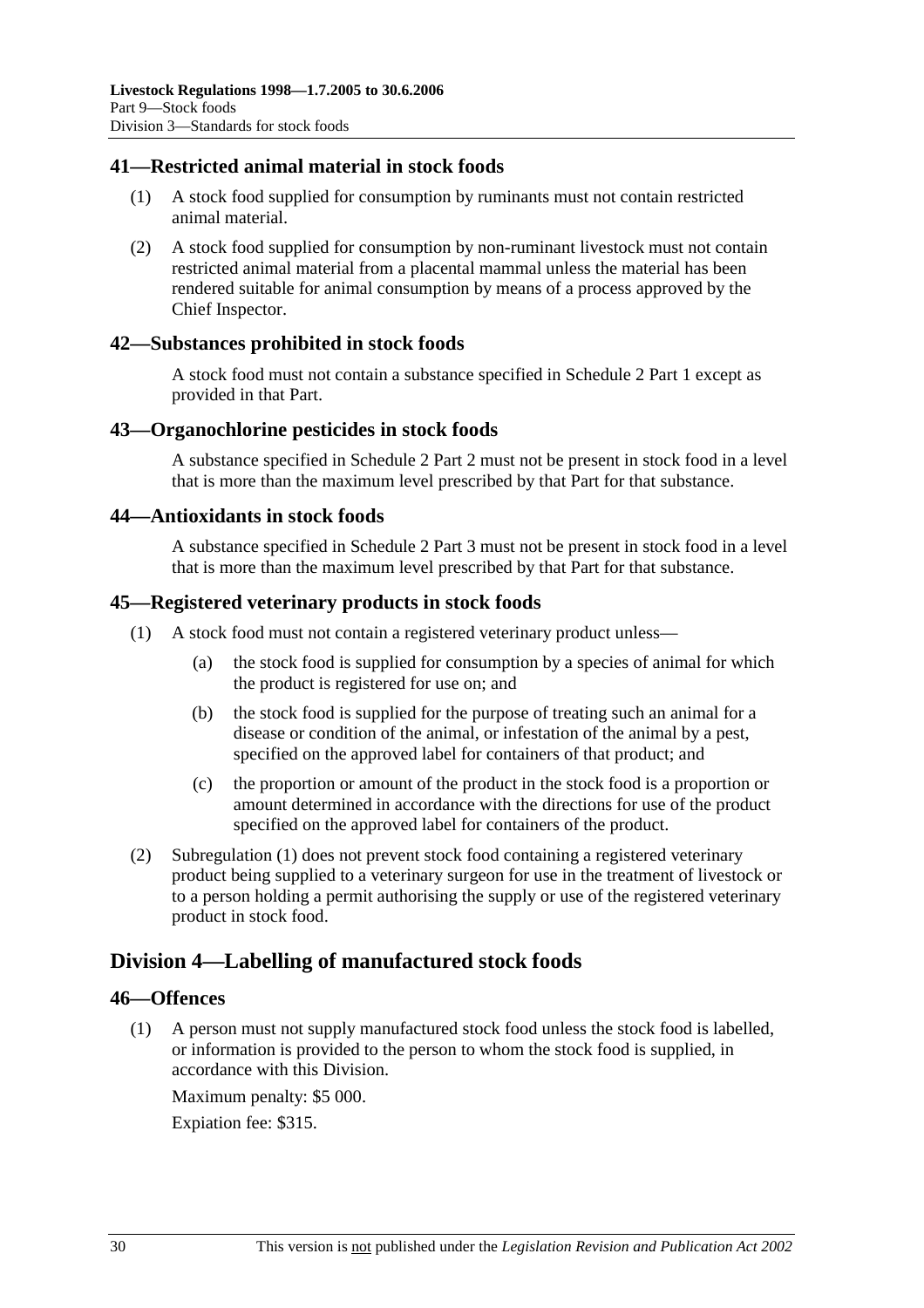- (2) A person must not, without reasonable excuse—
	- (a) deface, alter or obscure a label for a package of stock food containing information required by this Division; or
	- (b) remove from a package of stock food containing restricted animal material a label for the food containing information required by this Division.

Maximum penalty: \$2 500.

Expiation fee: \$210.

 (3) This regulation does not apply in relation to stock food supplied for consumption by cats, dogs, caged birds (other than poultry) or aquarium fish.

### **47—Requirement for label or advice note**

- (1) A stock food must—
	- (a) if supplied in a package—have affixed to, or printed or stencilled on, the package a label that complies with this Division; or
	- (b) if supplied without a package—be supplied in accordance with this regulation with an advice note that complies with this Division.
- (2) If stock food supplied without a package is delivered to a person, the advice note for the stock food must be handed to the person or an agent of the person.
- (3) If stock food supplied without a package is delivered to premises where no person is in attendance to accept delivery of the advice note for the stock food, the advice note must, within 7 days of the delivery, be given or sent to the person to whom the stock food was supplied.

### **48—General information to be included on label or advice note**

A label or advice note for a stock food must state—

- (a) the distinctive name of the stock food; and
- (b) the name and principal place of business of the manufacturer, producer or supplier of the stock food.

### **49—Information about restricted animal material content**

- $(1)$  If—
	- (a) a stock food manufactured or produced before 20 December 2001 contains restricted animal material from animals other than fish or birds; and
	- (b) the stock food is not supplied for consumption by dogs or pigeons; and
	- (c) the label or advice note for the stock food does not contain a statement that the stock food is suitable for consumption by non-ruminant livestock only,

the label or advice note for the stock food must contain—

- (d) a statement indicating whether or not the restricted animal material is from a placental mammal; and
- (e) if the restricted animal material is from a placental mammal—a statement indicating that the stock food must not be fed to ruminants.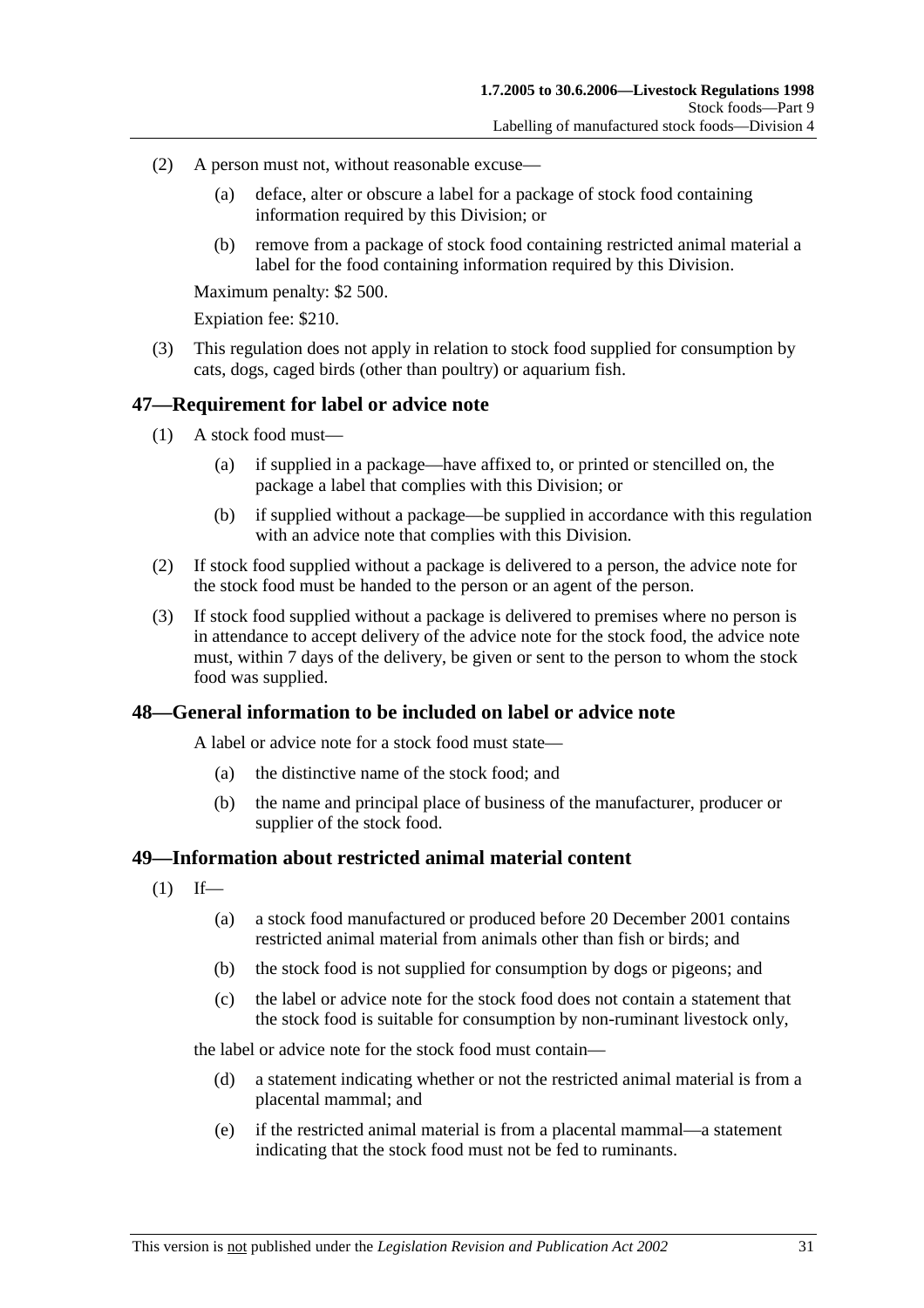- (2) A label or advice note for a stock food manufactured or produced on or after 20 December 2001 must—
	- (a) if the stock food contains restricted animal material—contain the following statement:

This product contains restricted animal material—DO NOT FEED TO CATTLE, SHEEP, GOATS, DEER OR OTHER RUMINANTS.

 (b) if the stock food does not contain restricted animal material—contain the following statement:

This product does not contain restricted animal material.

# **Schedule 1—Fees**

| -1 | Application for registration or renewal of registration as a beekeeper<br>No fee is payable if the bees are kept for the purposes of instruction in an<br>educational institution approved by the Chief Inspector.                                                       | \$17.90                                                            |
|----|--------------------------------------------------------------------------------------------------------------------------------------------------------------------------------------------------------------------------------------------------------------------------|--------------------------------------------------------------------|
| 2  | Application for registration or renewal of registration as a deer keeper                                                                                                                                                                                                 | \$20.00                                                            |
| 3  | Application for registration or renewal of registration of an artificial breeding<br>centre                                                                                                                                                                              | \$250.00                                                           |
| 4  | Application for registration or renewal of registration authorising an artificial<br>breeding procedure<br>(The same fee applies in relation to an applicant for, or for renewal of,<br>registration authorising more than 1 category of artificial breeding procedure.) | \$50.00                                                            |
| 5  | Application for registration or renewal of registration of a diagnostic laboratory                                                                                                                                                                                       | \$312.00                                                           |
| 6  | Replacement certificate of registration                                                                                                                                                                                                                                  | \$24.90                                                            |
| 7  | For an extract from, or copy of, the register of identification codes<br>The Chief Inspector may waive or reduce this fee if he or she considers it<br>appropriate in the circumstances.                                                                                 | $$26.75$ for each<br>code extracted to<br>a maximum of<br>\$160.50 |

# **Schedule 2—Stock foods**

# **Part 1—Prohibited substances**

Hormones (whether a natural or synthetic product) Hydroquinone Phenothiazine Phthalysulfacetamide Piperazine and related compounds Promazines Reserpine Sulfacetamide Sulfacetamide sodium Sulfachloropyridazine Sulfafurazole Sulfamethoxydiazine Sulfamonomethoxine Sulfanilimide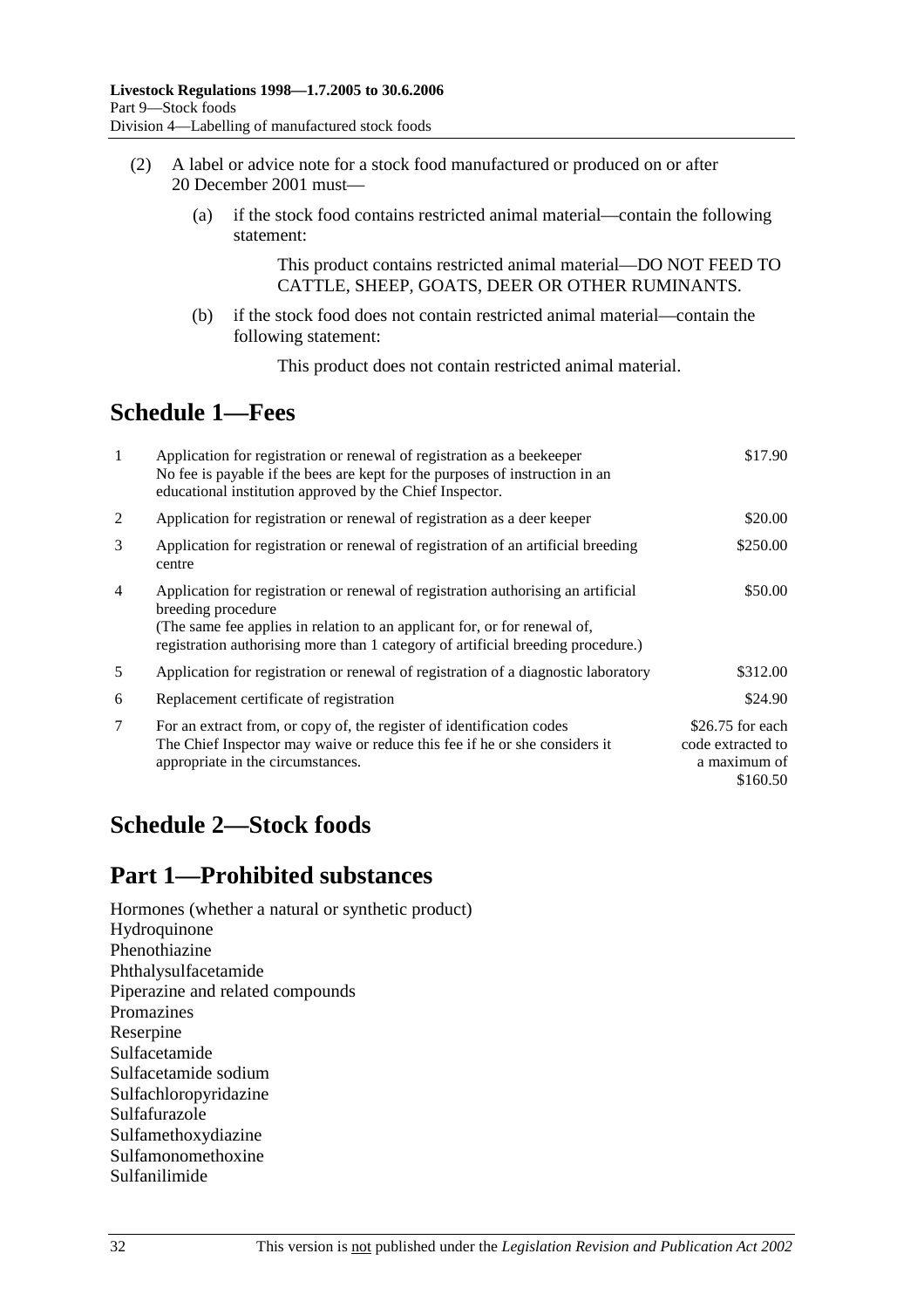Sulfanitran Sulfapyridine Sulfathiazole Thiofurfuran (except in stock food supplied for consumption by pigs) Thiouracil

# **Part 2—Permitted levels of organochlorine pesticides**

| <b>Substance</b>             | <b>Permitted maximum level</b> |
|------------------------------|--------------------------------|
| Aldrin                       | $0.01$ ppm                     |
| Chlordane                    | $0.01$ ppm                     |
| DDT, DDD, DDE combined total | $0.05$ ppm                     |
| Dieldrin                     | $0.01$ ppm                     |
| Endrin                       | $0.03$ ppm                     |
| Heptachlor                   | $0.02$ ppm                     |
| Hexachlorobenzene (HCB)      | $0.01$ ppm                     |
| Lindane (BHC)                | $0.10$ ppm                     |
| Any combination of the above | 0.10 ppm in aggregate          |
| $ppm =$ parts per million    |                                |

# **Part 3—Permitted levels of certain antioxidants**

| <b>Substance</b>             | <b>Permitted maximum level</b> |
|------------------------------|--------------------------------|
| Butylated hydroxy toluene    | $100$ ppm                      |
| Butylated hydroxy anisole    | $100$ ppm                      |
| Ethoxyquin                   | $150$ ppm                      |
| Propyl gallate               | $100$ ppm                      |
| Any combination of the above | 150 ppm in aggregate           |
| $ppm =$ parts per million    |                                |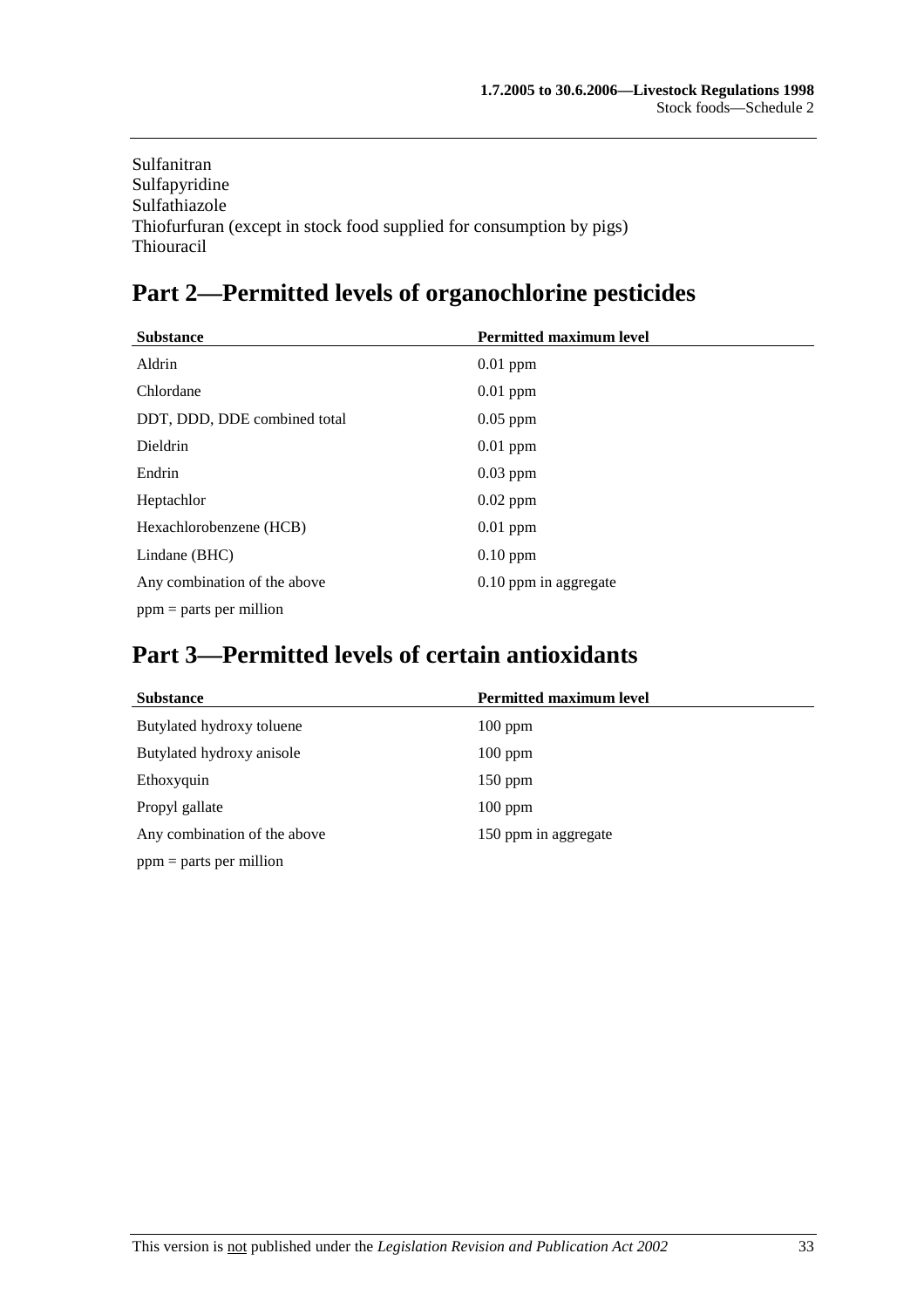# **Legislative history**

## **Notes**

- Variations of this version that are uncommenced are not incorporated into the text.
- Please note—References in the legislation to other legislation or instruments or to titles of bodies or offices are not automatically updated as part of the program for the revision and publication of legislation and therefore may be obsolete.
- Earlier versions of these regulations (historical versions) are listed at the end of the legislative history.
- For further information relating to the Act and subordinate legislation made under the Act see the Index of South Australian Statutes.

# **Legislation revoked by principal regulations**

The *Livestock Regulations 1998* revoked the following: *all regulations made under the Stock Act 1990*

## **Principal regulations and variations**

New entries appear in bold.

| Year No |     | Reference                | Commencement                                                                        |
|---------|-----|--------------------------|-------------------------------------------------------------------------------------|
| 1998    | -11 | Gazette 22.1.1998 p288   | $22.1.1998:$ r 2                                                                    |
| 1999    | 20  | Gazette 25.3.1999 p1483  | 25.3.1999: r 2                                                                      |
| 1999    | 210 | Gazette 28.10.1999 p2120 | 28.10.1999: r 2                                                                     |
| 2000    | 129 | Gazette 15.6.2000 p3286  | $1.7.2000$ : r 2                                                                    |
| 2000    | 143 | Gazette 22.6.2000 p3373  | $1.7.2000$ : r 2                                                                    |
| 2001 2  |     | Gazette 18.1.2001 p144   | $31.1.2001$ : r 2                                                                   |
| 2001    | 5   | Gazette 25.1.2001 p320   | $25.1.2001$ : r 2                                                                   |
| 2001    | 195 | Gazette 23.8.2001 p3274  | $1.10.2001$ : r 2                                                                   |
| 2001    | 271 | Gazette 20.12.2001 p5670 | $20.12.2001:$ r 2                                                                   |
| 2002    | 173 | Gazette 29.8.2002 p3266  | $1.9.2002$ : r 2                                                                    |
| 2004 8  |     | Gazette 12.2.2004 p467   | 12.2.2004 except Pt 6 Div 3 (rr 27B—27F) as<br>inserted by $r 7 - 1.7.2004$ : $r 2$ |
| 2004    | 183 | Gazette 26.8.2004 p3436  | 29.8.2004: r 2                                                                      |
| 2005 57 |     | Gazette 26.5.2005 p1410  | $1.7.2005:$ r 2                                                                     |
| 2006    | 137 | Gazette 15.6.2006 p1868  | $1.7.2006$ : r 2                                                                    |
| 2006    | 181 | Gazette 29.6.2006 p2137  | $1.7.2006$ : r 2                                                                    |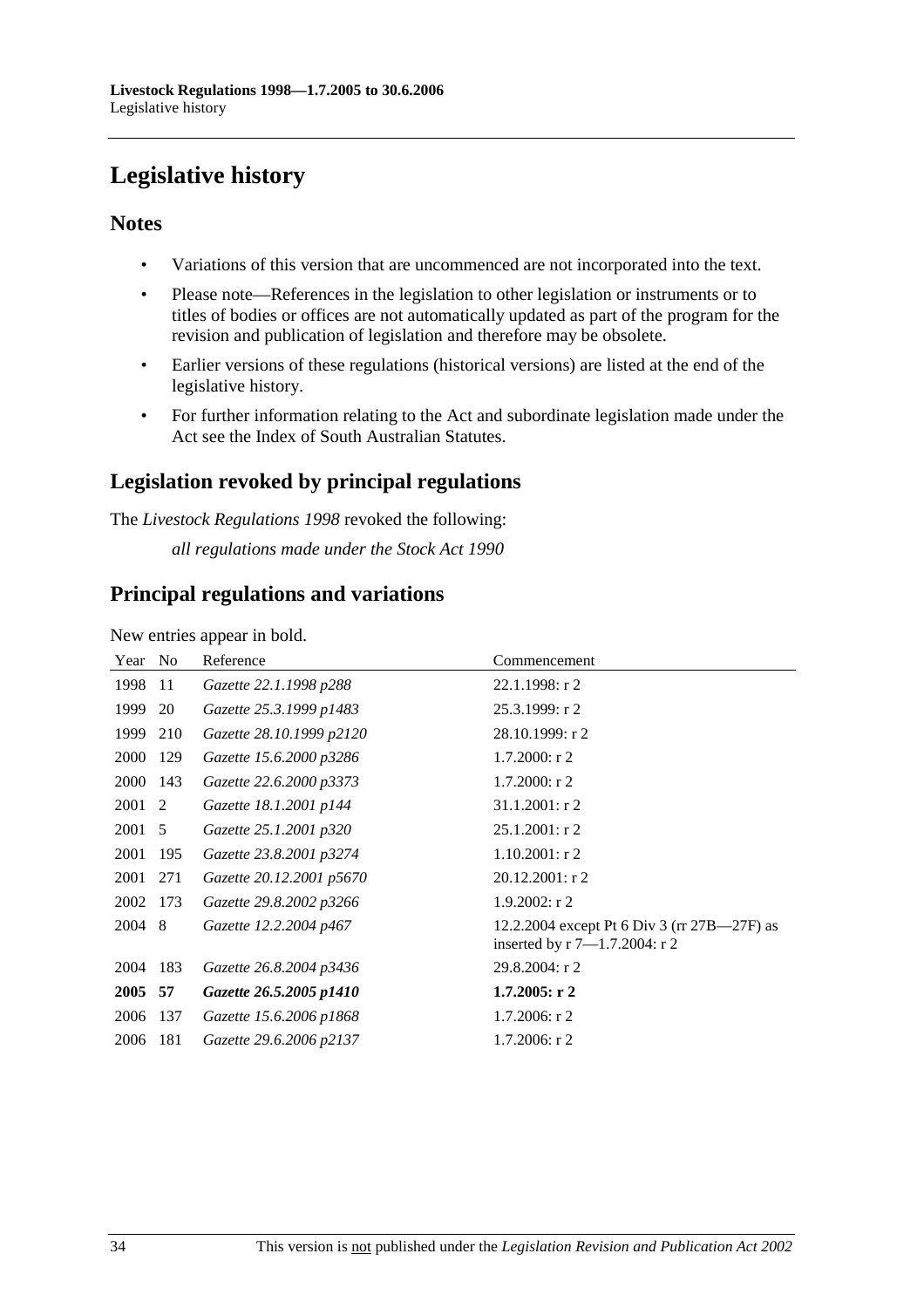# **Provisions varied**

New entries appear in bold.

Entries that relate to provisions that have been deleted appear in italics.

| Provision                               | How varied                                                                | Commencement |
|-----------------------------------------|---------------------------------------------------------------------------|--------------|
| Pt1                                     |                                                                           |              |
| r2                                      | omitted under the Legislation Revision and<br><b>Publication Act 2002</b> | 12.2.2004    |
| r <sub>3</sub>                          | omitted under the Legislation Revision and<br><b>Publication Act 2002</b> | 12.2.2004    |
| r 4                                     |                                                                           |              |
| deer                                    | inserted by $173/2002$ r 4(a)                                             | 1.9.2002     |
| HGP earmark                             | inserted by 20/1999 r 3                                                   | 25.3.1999    |
| HGP free<br>declaration                 | inserted by 20/1999 r 3                                                   | 25.3.1999    |
| HGP free invoice                        | inserted by 20/1999 r 3                                                   | 25.3.1999    |
| HGP free tag                            | inserted by 20/1999 r 3                                                   | 25.3.1999    |
|                                         | substituted by $129/2000$ r 3(a)                                          | 1.7.2000     |
| identification tag                      | inserted by $173/2002$ r 4(b)                                             | 1.9.2002     |
| transaction tag                         | inserted by 129/2000 r 3(b)                                               | 1.7.2000     |
|                                         | vendor declaration inserted by 5/2001 r 3                                 | 25.1.2001    |
| r <sub>5</sub>                          |                                                                           |              |
| r 5(1)                                  | r 5 redesignated as r $5(1)$ by 210/1999 r 3                              | 28.10.1999   |
|                                         | varied by 271/2001 r 3(a)                                                 | 20.12.2001   |
| r 5(2)                                  | inserted by 210/1999 r 3                                                  | 28.10.1999   |
|                                         | varied by 271/2001 r 3(b)                                                 | 20.12.2001   |
|                                         | (c), (d) deleted by $271/2001$ r 3(c)                                     | 20.12.2001   |
| r 5A                                    | inserted by 129/2000 r 4                                                  | 1.7.2000     |
| Pt 1A                                   | inserted by 2/2001 r 4                                                    | 31.1.2001    |
| Pt 1B                                   | inserted by 173/2002 r 5                                                  | 1.9.2002     |
| $Pt\,5$                                 |                                                                           |              |
| $rr 20 - 24$                            | substituted by 20/1999 r 4                                                | 25.3.1999    |
| r 22                                    |                                                                           |              |
| $r\,22(2)$                              | substituted by $5/2001$ r 4                                               | 25.1.2001    |
| r25                                     | deleted by 20/1999 r 4                                                    | 25.3.1999    |
| Pt 6 before substitution<br>by 129/2000 | varied by 20/1999 r 5                                                     | 25.3.1999    |
| Pt 6                                    | substituted by 129/2000 r 5                                               | 25.3.2000    |
| Pt 6 Div 1                              |                                                                           |              |
| heading                                 | inserted by 8/2004 r 5                                                    | 12.2.2004    |
| r 26                                    |                                                                           |              |
| r 26(1)                                 | r 26 redesignated as r 26(1) by 8/2004 r 6(5)                             | 12.2.2004    |
| authorised<br>manufacturer              | varied by 173/2002 r 6(a)                                                 | 1.9.2002     |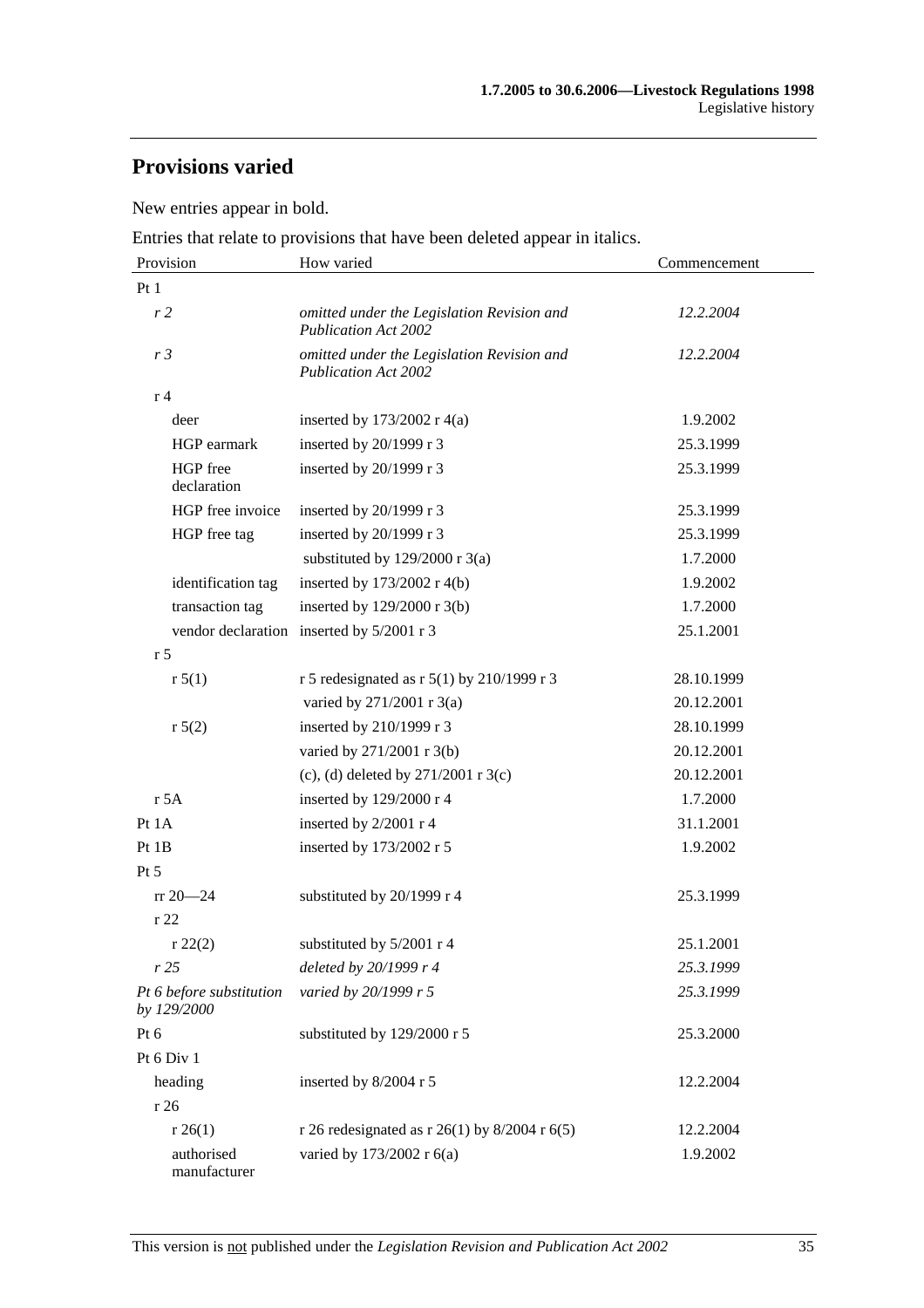#### **Livestock Regulations 1998—1.7.2005 to 30.6.2006**  Legislative history

| breeder                                  | inserted by $8/2004$ r6(1)                     | 12.2.2004 |
|------------------------------------------|------------------------------------------------|-----------|
|                                          | identification code inserted by $8/2004$ r6(1) | 12.2.2004 |
| livestock                                | varied by 173/2002 r 6(b)                      | 1.9.2002  |
| livestock saleyard                       | inserted by $8/2004$ r $6(2)$                  | 12.2.2004 |
| national vendor<br>declaration           | inserted by $8/2004$ r $6(2)$                  | 12.2.2004 |
| permanent<br>identification<br>device    | varied by 173/2002 r 6(c)                      | 1.9.2002  |
| prescribed<br>database manager           | inserted by $8/2004$ r $6(3)$                  | 12.2.2004 |
| property<br>identification code          | deleted by $8/2004$ r $6(4)$                   | 12.2.2004 |
| r 26(2)                                  | inserted by $8/2004$ r $6(5)$                  | 12.2.2004 |
| r27                                      |                                                |           |
| r 27(1)                                  | varied by 173/2002 r $7(a)$                    | 1.9.2002  |
| $r 27(4)$ and (5)                        | deleted by $173/2002$ r $7(b)$                 | 1.9.2002  |
|                                          | deleted by $8/2004$ r $7$                      | 12.2.2004 |
| r 27A—see r 27G                          |                                                |           |
| r 27B—see r 27H                          |                                                |           |
| Pt 6 Div 2                               | inserted by 8/2004 r 7                         | 12.2.2004 |
| Pt 6 Div 3                               | inserted by 8/2004 r 7                         | 1.7.2004  |
| Pt 6 Div 4                               |                                                |           |
| heading                                  | inserted by 8/2004 r 8                         | 12.2.2004 |
| r 27G                                    | r 27A inserted by 173/2002 r 8                 | 1.9.2002  |
|                                          | r 27A redesignated as r 27G by $8/2004$ r 4(1) | 12.2.2004 |
| $r \, 27G(1)$                            | varied by 8/2004 r 9(1)                        | 12.2.2004 |
| $r \, 27G(2)$                            | varied by $8/2004$ r $9(2)$                    | 12.2.2004 |
| Pt 6 Div 5                               |                                                |           |
| heading                                  | inserted by 8/2004 r 10                        | 12.2.2004 |
| r 27H                                    | r 27B inserted by 173/2002 r 8                 | 1.9.2002  |
|                                          | r 27B redesignated as r 27H by $8/2004$ r4(2)  | 12.2.2004 |
| r 29 before<br>substitution by<br>8/2004 |                                                |           |
| r 29(1)                                  | varied by 173/2002 r $9(a)$                    | 1.9.2002  |
| r 29(2)                                  | varied by 173/2002 r 9(b), (c)                 | 1.9.2002  |
| r 29                                     | substituted by 8/2004 r 11                     | 12.2.2004 |
| r 29A                                    | varied by 173/2002 r 10                        | 1.9.2002  |
| r 29B                                    | varied by 173/2002 r 11                        | 1.9.2002  |
|                                          | varied by 8/2004 r 12                          | 12.2.2004 |
| r 29F                                    | varied by 173/2002 r 12                        | 1.9.2002  |
| Pt 7                                     |                                                |           |
| r 30                                     |                                                |           |

r 30(3)